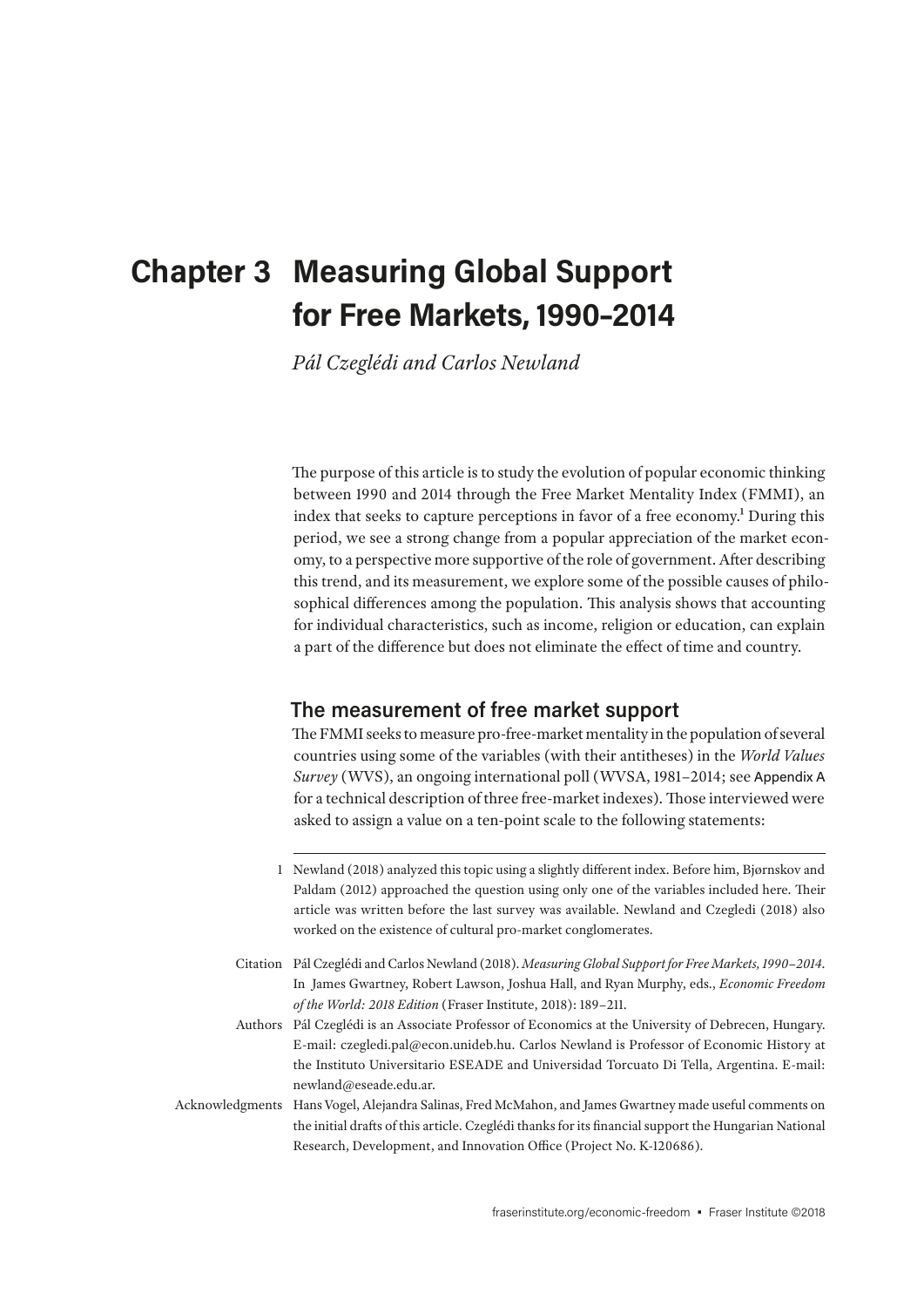#### *Question 1 (competition)*

Competition is good. It stimulates people to work hard and develop new ideas. A*ntithesis* Competition is harmful. It brings out the worst in people.

#### *Question 2 (private property)*

Private ownership of business and industry should be increased. *Antithesis*: Government ownership of business and industry should be increased.

*Question 3 (wealth)* Wealth can grow so there is enough for everyone. *Antithesis*: People can only get rich at the expense of others.

#### *Question 4 (responsibility)*

People should take on more responsibility to provide for themselves. *Antithesis*: The government should take more responsibility to ensure that everyone is provided for.

The interpretation given to the answers and values resulting from the first question is straightforward: economic competition generates value creation and increases productivity. The second question captures whether private (and not public) action is considered pivotal to the functioning of free markets.<sup>2</sup> The third question reflects the opinion about an element that seems to be a central aspect of these markets, that it is not a zero-sum game and that all actors can benefit from the economic process. Finally, question four is concerned with the understanding that individual freedom is inseparable from individual responsibility and independence from interference by governments.

Countries are put into groups based on a common cultural heritage or geographical location, or both. From the results for both periods (1990–1998; 2005– 2014), it is clear that the Anglosphere<sup>3</sup> and Northern European clusters stand out for their pro-market mentality. The Sinosphere includes states that can be labeled as of a Chinese/Confucian culture.<sup>4</sup> The rest of groups in the world, like Southern and Eastern Europe, Latin America, and Asia, seem to place relatively similar and lower value on free markets.<sup>5</sup>

### **The rise of free market thinking**

Over the last two centuries, there have been several trends in the global perception of what should be the correct functioning of the economy. Since the early nineteenth century, economic liberalism had been the ascendant paradigm, after

- 3 Australia, Canada, Great Britain, New Zealand, and the United States.
- 4 China, Hong Kong, Japan, South Korea, and Taiwan.
- 5 The conglomerates have been studied with more detail in Czeglédi and Newland, 2018.

<sup>2</sup> The question could be considered ambiguous as to whether the answers reflect the level of, or the change in, private or government ownership they would like to see. Yet, a look at the data shows convincingly that respondents take this question to asking the level of private ownership they think desirable. Bjørnksov and Paldam (2012) argue that, if this question were really about the desire to change institutions and policies, we should see a convergence toward the middle (neither increase nor decrease) in democratic countries, and probably a stronger preference for private property in those countries where its role is smaller. Neither trend can be observed, however.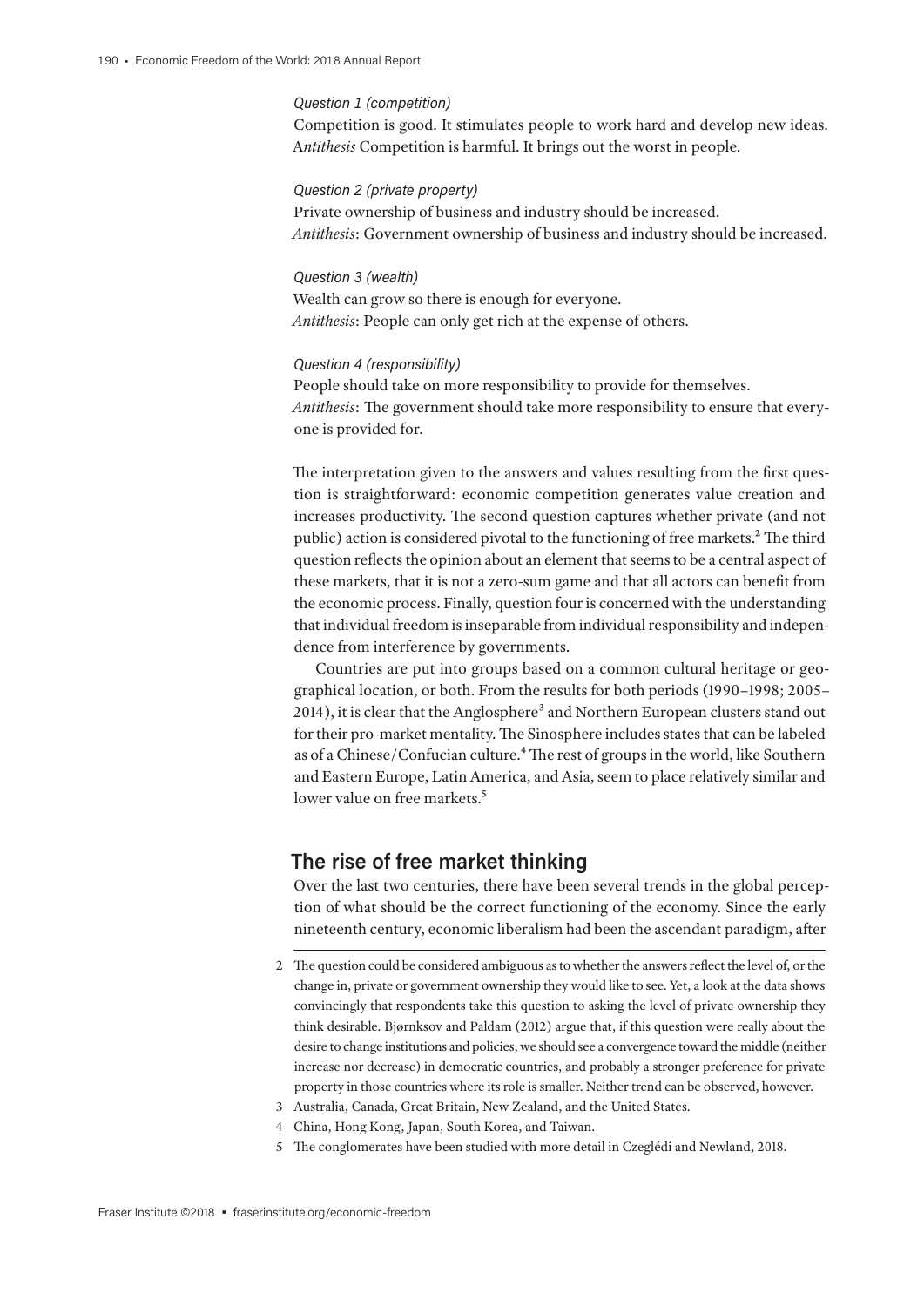WWI giving way to socialism, government interventionism, and protectionism. From 1945, the landscape is more diverse: while world trade grew and tariffs fell, this coexisted with a strong presence of state-owned enterprises and a growing government interference inspired partly by the Keynesian paradigm.

During the 1970s and 1980s, the conviction began to grow that the state ought not to intervene in the economy and instead make room for private initiative. Gradually, public opinion began to adopt the point of view that state intervention, notably through big state enterprises, was inefficient. Its slow bureaucracy, overstaffing, low productivity, and chronic deficits required constant inflows of public money, sometimes causing inflation and even hyperinflation. In communist countries, there was a growing awareness of the failure of state economic planning, which went hand in hand with a growing disaffection with the political system and its leaders (Kornai, 1992). Here consumer goods and housing were scarce and many families were living in cramped conditions. People in these countries saw that the system of state production produced scarcity, inefficiency, and only benefited a small privileged class.

The 1980s saw the first major manifestation of support for the free market and private initiative. In Great Britain, Margaret Thatcher, inspired by Friedrich Hayek, began an ambitious program of privatization and deregulation. State enterprises in telecommunications, oil, and automobile manufacturing as well as airlines were privatized. This example was soon followed elsewhere, not only in France and Italy, but also in other developed nations such as Canada, Spain, New Zealand, and Sweden. Meanwhile, in the United States, President Ronald Reagan, one of whose advisers was Milton Friedman, proved himself an opponent of excessive regulation and state intervention and a proponent of freemarket principles.

The 1990s probably mark the height of pro-free-market thinking on a global level. In 1989, the US economist John Williamson elaborated a catalog of freemarket oriented policies that appeared to be generally accepted, and that would lead to reforms in developing nations, the main focus being Latin America (Williamson, 1989). These measures included the liberalization of financial markets, fostering competitiveness, deregulation, improvement of property rights, reducing state intervention, privatizations, and increasing free trade. Paradoxically, these policies were applied by populists such as Carlos Menem, of the Argentine Peronist Party, traditionally devoted to interventionism and anti-liberal economic policies. In Brazil, Fernando Cardoso, once a leading leftist intellectual, became a defender of the free market upon being elected president in 1995. Cardoso proceeded to introduce deregulation and privatization. In 1992, South Africa's new President Nelson Mandela, a former Marxist, converted to free-market ideas.

The fall of the Berlin Wall in 1989 inaugurated in the ex-communist countries an initial popular sentiment in favor of the market economy and the massive transfer of public property into private hands (Hayo, 1997). Politicians and managers ready to implement the corresponding economic reforms soon emerged. In Russia, the process initiated by Boris Yeltsin was rapid thanks to the use and distribution of vouchers. Most other nations in the region introduced similar policies: the Ukraine, Hungary, Romania, Bulgaria, and, a little later, Poland (Appel, 2004). Even where the Communist Party stayed in power, such as in China, policies were influenced by the new ideas. During the 1990s, an enormous privatization program was carried out, especially at the local and regional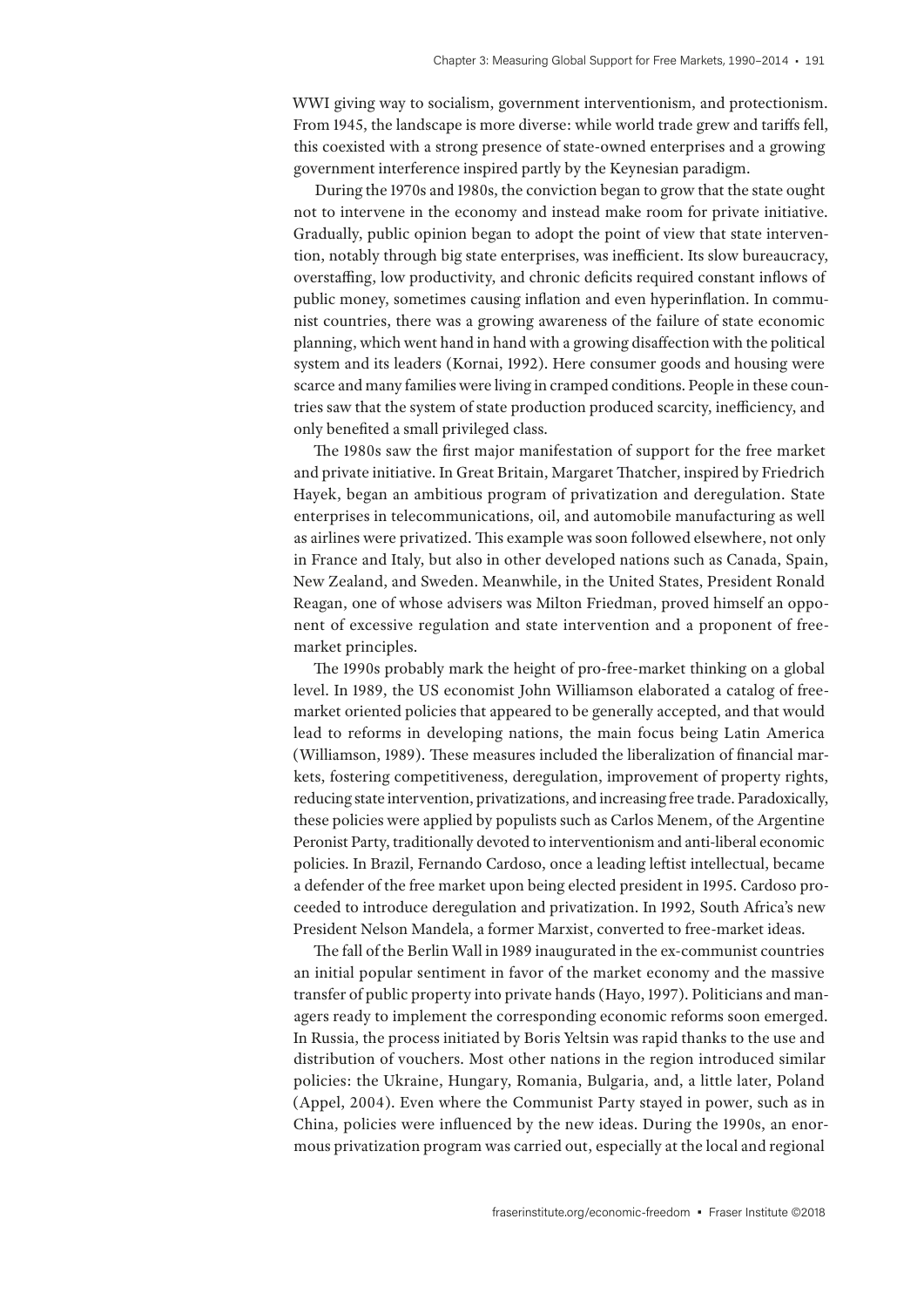level, as a result of which thousands of firms were privatized. All over the world, by 1999 more than 75,000 enterprises had been turned into private property (Nellis, 2012: 2).6

At the same time, world trade was liberalized. While many countries were signing trade agreements and schemes for economic integration, such as NAFTA (1994), the Asian Free Trade Area (1992), and MERCOSUR (1991), average world tariffs fell by more than 50%. World trade doubled between 1990 and 2000, as Asian participation increased markedly, largely as a result of China's increased exports (WTO, 2001: 27–35).

The evolution of the Fraser Institute's index of economic freedom (EFW index) published in *Economic Freedom of the World* (Gwartney, Lawson, and Hall, 2017) is a good indication of the changes in economic institutions. The average index value for the countries for which there exists early data was 5.7 in 1980, increasing to 6.4 in 1990, and 7.3 in 2000.7 While the countries of the Anglosphere, Northern Europe, and the Sinosphere grew by similar rates during the 1980s and 1990s, progress in the developing nations was much faster in the 1990s. Thus, it emerges that from 1980 to 1990 there was a global tendency toward a market economy as nations were deregulating, privatizing, and increasing trade. Since we can estimate a comprehensive FMMI only from the 1990s, we have no way of knowing about earlier popular support for competitive markets. However, given its development since then it is likely that popular acceptance of the market economy reached its zenith at that moment. In all regions, the average index was relatively high compared to the next decade, which seems to have paved the way for the election of pro-market political parties to introduce the required legislation and policies.

At the dawn of the new millennium, global popular support for the market economy as measured by the FMMI began to decrease. From a high point of 0.64 in the 1990s it fell to 0.48 around 2010, a drop of 25%. In Northern Europe the drop was 22%, and about 30% in Argentina, South Africa, Finland, Russia, Hungary, and India. Many politicians and other leaders grasped this change and accordingly adapted their discourse, putting more emphasis on the role of the state in the economy. Whereas Milton Friedman had been in a sense the iconic economist of the 1990s, his place was now taken by another US Nobel Prize Laureate, Joseph Stiglitz,<sup>8</sup> who argued that old-style capitalism had died with the Great Recession, caused, he claimed, by the US deregulation of the financial markets. Stiglitz emphasized the key role of the state with respect to regulation and society: the market ought not to be allowed full freedom and without social control and government intervention. On the other hand, Stiglitz was skeptical concerning the benefits of privatization. He felt that its advantages had been frequently overestimated. Stiglitz found an attentive and wide audience, including populist heads of state such as Cristina Kirchner and Hugo Chávez, who believed their interventionist policies vindicated by a prestigious intellectual.9

<sup>6</sup> As Nellis indicates this is a conservative estimate.

<sup>7</sup> Only countries incorporated in the FMMI are included in the average.

<sup>8</sup> On Friedman and Stiglitz and their influence, see Shleifer, 2009. On the ideological evolution in Latin America during the same period, see Edwards, 2008.

<sup>9</sup> See: ámbito.com, 2007, 2010; Janicke, 2007; Lukin, 2012; MercoPress, 2011. We do not want to imply that Stiglitz supported Chavez or Kirchner`s extreme economic policies.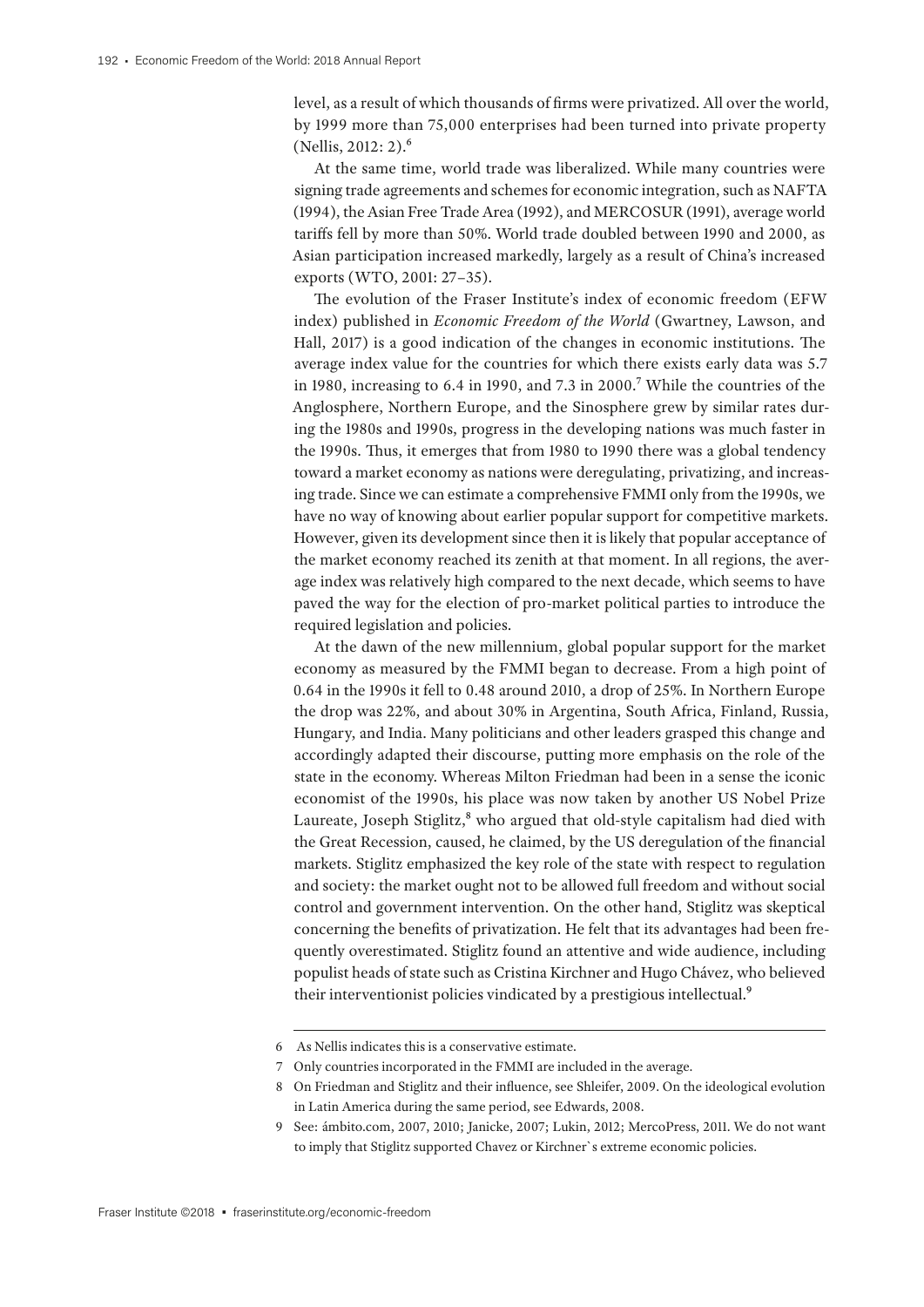#### Measurements of free market sentiment

The result of the global shift in discourse was not the reversal of the tendency towards freer economies but rather a slowdown or an obstacle to further change. Thus the Fraser Institute's index of economic freedom since 2000 remained stable until 2015, shedding the previous growth tendency. One result of the paradigm shift was that the privatization process was slowed down and in some cases such as public utilities, even reversed.<sup>10</sup> Argentina constitutes the most extreme case of dropping public support for the market economy (the FMMI fell by 39% since the 1990s) and a dramatic reduction of its score on the EFW index of 33% between 2000 and 2015. The economic policies of presidents Nestor and Cristina Kirchner (2003–2015) were plainly against free markets: renationalization of privatized enterprises and the pension system; import restrictions and export taxes; exchange controls; and a wild growth of civil service employment, much like what one finds in Venezuela, a country not indexed here because of a lack of data. The United States dropped 15%, and Canada 18%, on the FMMI index, while scores for both countries on the EFW index also fell between 2000 and 2015, especially in the areas, 1. Size of Government, 2. Legal System and Property Rights, and 4. Freedom to Trade Internationally.

The evolution of average scores for each of the FMMI components enables us to better understand the nature of the erosion of support for free markets. In the first place, it should be emphasized that the scores for all components dropped in the reviewed periods: competition, private property, wealth, and responsibility. Thus the paradigm shift was general although, as we shall see below, the shift was not homogeneous for each of the categories. The belief in the advantages of competition and the conviction that the increase of wealth is not a zero-sum game between economic actors has fallen least at a global level.

Some of the regional responses show interesting patterns. Eastern Europe and Latin America show in the category of private property a significant drop. In the first case, the fact that circles both close to the former Communist Party and the emerging political class have largely managed or controlled whatever was being privatized has left a bitter taste among the public (Windolf, 1998). For Latin America, it might be a result of the gap between the high benefits expected from privatization and the concrete results that were attained.11 It is interesting that, unlike the case of Eastern Europe, state enterprises in Latin America were generally acquired by multinational corporations. Thus, there was no general feeling that privatization benefited domestic political cliques. The category registering the greatest drop in support for free markets is the responsibility variable, which reflects people's belief in the role of the government as protector and regulator of the lives of its citizens.

To better examine general trends, annual series for each variable have been built for a group of countries<sup>12</sup> for which there is extensive information in the WVS since 1990. Although the data are not annual or complete, and gaps had to

<sup>10</sup> For the case of water supply services, see Kishimoto, Lobina, and Petitjean, 2015.

<sup>11</sup> Studies in general have shown a general improvement in the performance of privatized companies in terms of the provision of goods, although the picture has been more clearly favorable in competitive industries than in the case of public utilities (Nellis, 2012).

<sup>12</sup> Argentina, Belarus, Brazil, Chile, China, Estonia, Germany, India, Japan, Mexico, Netherlands, Nigeria, Poland, Russia, South Africa, South Korea, Spain, Sweden, Turkey, and the United States.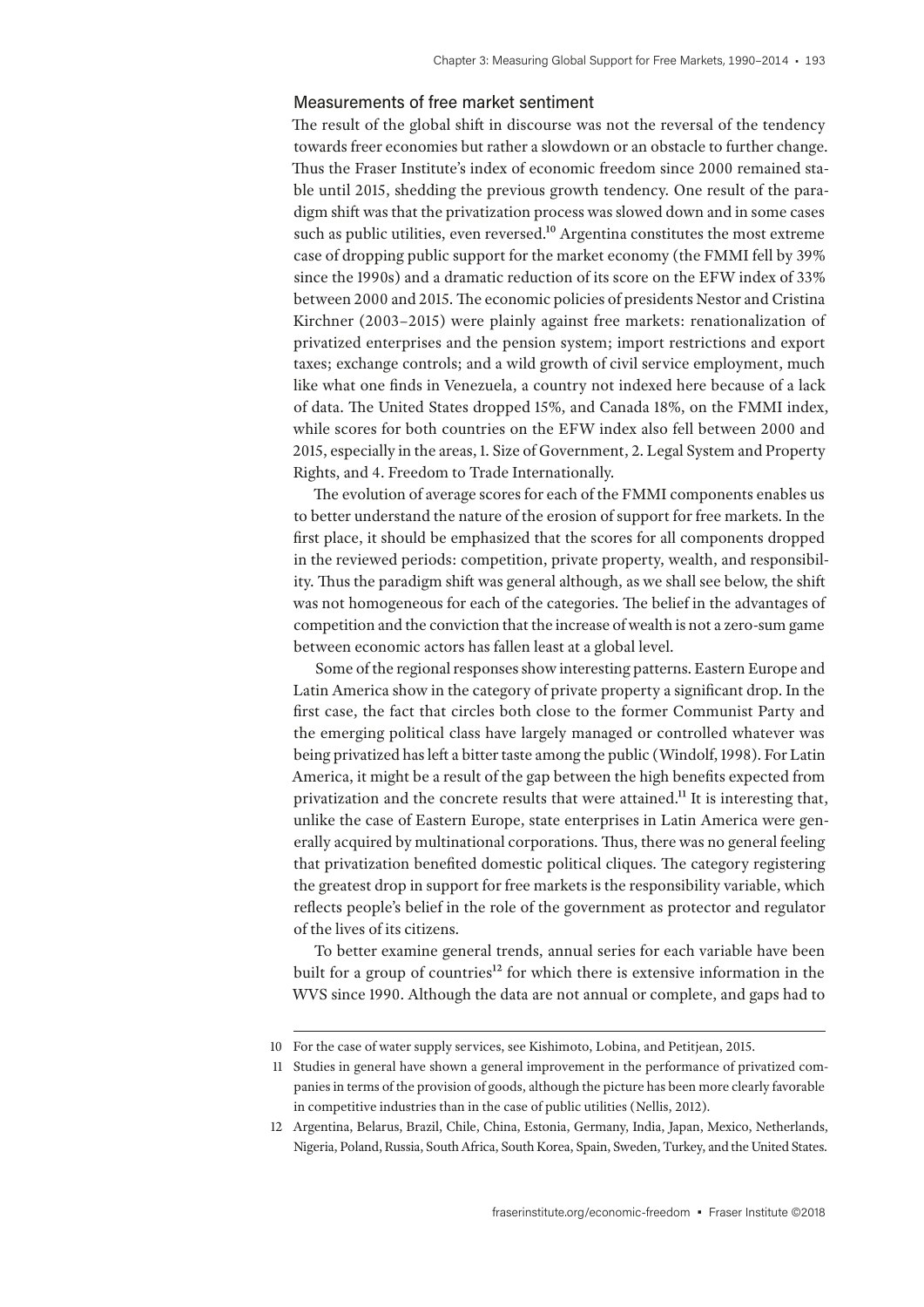be completed by linear interpolation, the series (Appendix F; figure 3.1) show the fall in the four variables. This decline seems to be continuous for the most part and only the responsibility variable stabilizes, though after a dramatic collapse in the early 1990s. On the other hand, the Great Recession does not seem to have had a structurally negative impact around 2008. Only the responsibility variable shows some diminution, but this occurred after it had experienced a recent upswing.<sup>13</sup>

We can now analyze if the fall in support for free markets could be affected by more general cultural and demographic changes. For this purpose, we will use the individual answers by those interviewed, and not the average scores for each nation.



Figure 3.1: Global evolution of the original values of the FMMI variables, 1990–2010

## **Determinants of individual free market mentality**

In this section, we examine the determinants of free-market mentality at the individual level for two reasons. One is to test some hypotheses about what may make individuals subscribe to free-market ideas. The second is to verify whether the declining trend in free-market support could be explained mainly by some individual characteristics. Do individual factors help to explain a more positive view of free markets? Or does the negative trend persist even if we "discount" the effect of individual characteristics?

To answer such questions we will use the standard statistical technique economists usually apply when trying to isolate the effect of one possible determinant on a variable to be explained by holding the other possible determinants constant. There are three groups of factors we think we should consider as affecting

<sup>13</sup> A study that finds, using the WVS and other surveys, that recessions have a relevant impact on beliefs and political preferences (specially during early adulthood) is Giuliano and Spilimbergo (2014). The work by Gonthier (2015) must be also mentioned as a paper that detects a slow but steady increase in the support for interventionism in Western Europe.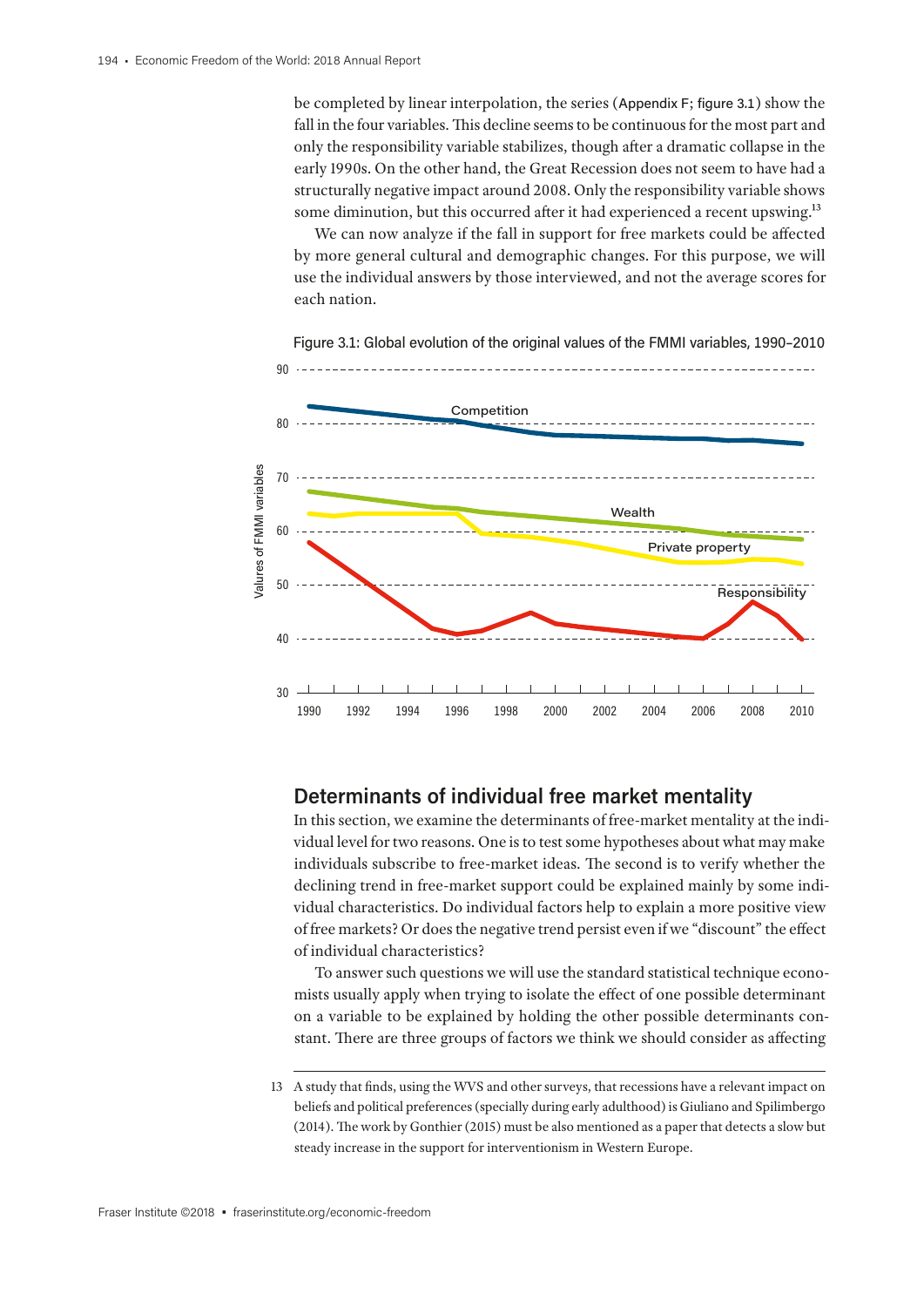the free-market mentality. One includes, of course, the years in which different surveys were conducted. The second group incorporates the countries in which at least one survey<sup>14</sup> was conducted. The third includes the individual characteristics we will explain below in detail and the exact definitions and some summary statistics of which are presented in Appendix C.

The statistical technique we apply makes it possible for us to isolate the effect of the factors in these three groups and ask the question as to how the free market mentality of the average individual in 1990 would compare with that of the average individual in 2010 from the same country and with the same individual characteristics (time effect). Similarly, we can estimate the difference between the free-market mentality of different individuals from different countries but with the same individual characteristics in the same year (country effect). Finally, we can also check how the views of individuals would differ if they lived in the same country in the same year but had different characteristics (personal effect). To put it simply, the free-market mentality of a religious American person in 1990 may be different from that of an atheist Hungarian person in 2014 for three reasons: because they were asked in different years, because they lived in different countries when they were asked, and because they have different religious views. The technique whose results we are about to present in this section<sup>15</sup> makes it possible to isolate and compare the size of the effects of these three reasons.

When choosing the independent characteristics that may affect economic views we are confined by the variables available in the World Values Survey/ European Values Study combined database (WVSA, 1981–2014; EVS, 2015). On the other hand, we want to use variables that are supported by theory, facts, or common sense. We have reason to think that the level of income and education attained by individuals influences their views about the market economy.

#### Income

In the case of income, there is the possibility of a self-serving "bias". This means that a person with higher income would tend to look on the society as a fair one. The more affluent in a market economy might therefore consider it to be more reasonable while those who are poorer might find it less so.

#### Education

In the case of education, Caplan (2006: 50–93) shows that the more educated people are, the more similar their way of thinking is to the reasoning of economists, who tend to be more pro-market than the typical citizen. Higher education and income are then expected to have a positive effect on the IFMMI. It must be noted, however, that both education and income are measured in the WVS with a survey question that asks respondents to report their own education level and income. The scale of income considers the relative position of the individual within society, providing respondents with eleven "steps" from which to choose, while the education question provides eight possible levels of education.

<sup>14</sup> In this analysis, we include as many countries as possible, not only those with at least two observations. The reason is that in this analysis, unlike in the one we described in Appendix B, we do not want to describe only the change in free-market mentality. Here we are interested in its determinants, too.

<sup>15</sup> The more formal results are presented in Appendix G and Appendix H.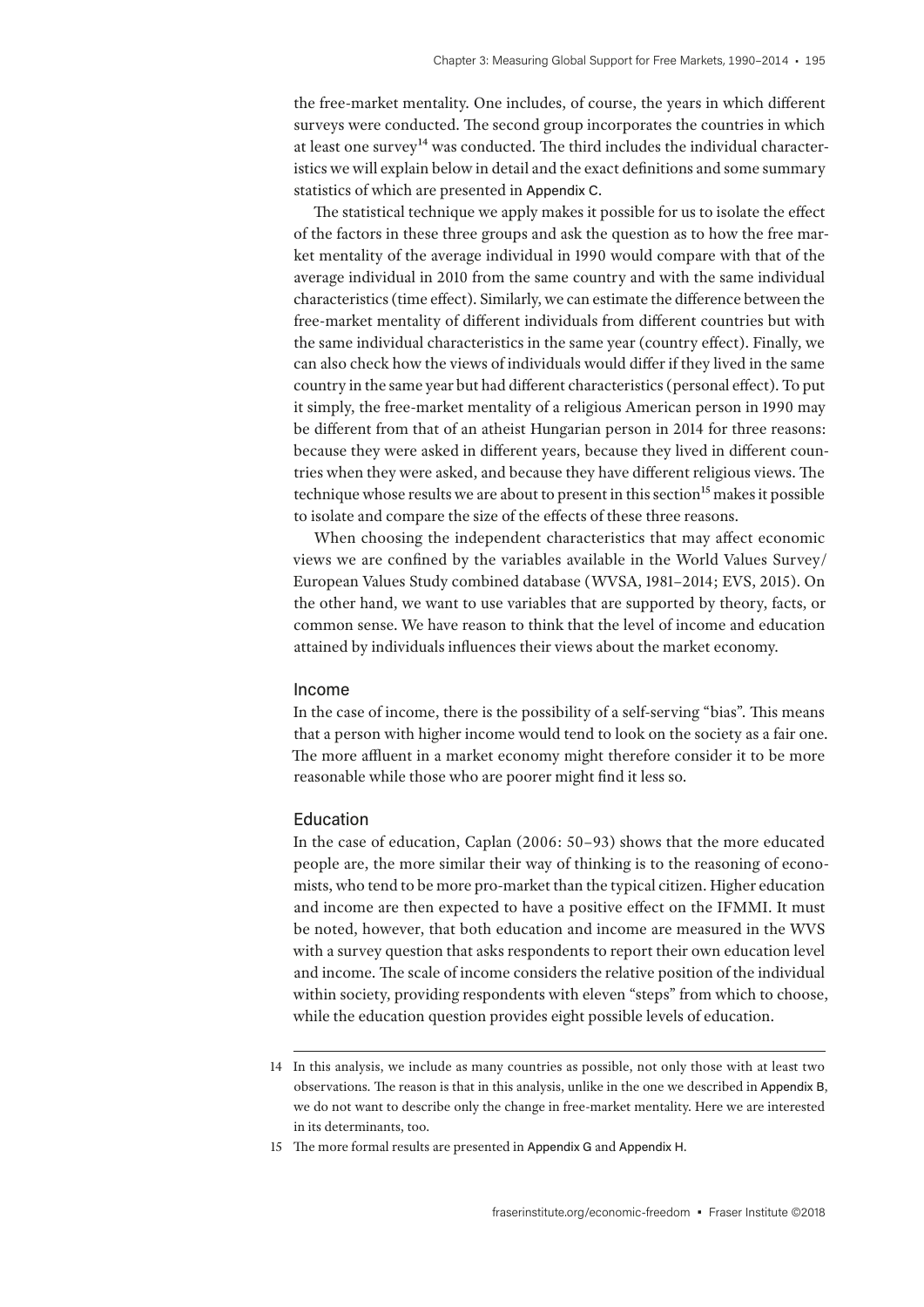#### Religious belief

Other, "deeper", beliefs may arguably be connected to those views about the market economy in which we are interested. One of them is religious belief. The proposition we call the "Buchanan hypothesis" (Buchanan, 2005) indicates that a reason that people may be becoming more interventionist is that God is increasingly replaced by the State in their mind as a moral authority. The empirical results of Guiso, Sapienza, and Zingales (2003) also support the proposition that individuals with stronger religious beliefs—those who go to church more often or who had a religious upbringing or who have a stronger belief in God—have more trust in free markets. To account for this hypothesis, we include a dummy variable that has the value of one for a "convinced atheist", and zero otherwise.

#### Individualism

It is not only religious belief that is intertwined with the free-market mentality. The empirical results of Pitlik and Rode give support to their hypothesis that "individualistic cultural traits are negatively related to interventionist attitudes" (2017: 597). The extent to which someone thinks in an individualistic way is very often measured by the answer given to a question of WVS concerned with how much control the respondent thinks she/he has over life. The answer can be placed on a 10-point scale, from having a "great deal of choice" to "no choice at all over the way your life turns out". This is the variable we use in our analysis. It runs between 1 and 10, where 10 indicates the highest control over one's life.

#### Age

The age of the respondent might also shape his or her views about the market economy. First, it is a commonplace that youngsters are more impressed by anti- market ideas than their elder fellow citizens with more real-world knowledge and life experience. Second, many young people do not remember, or did not even live in, the time when the Soviet Bloc was in place, and they hear much less about real-world communism than did members of older generations. The survey of the Victims of Communism Memorial Foundation and YouGov (2017) shows, for example, that "Millennials" in the United States are much more in favor of socialism and communism and their ideologies than the average American, and (or perhaps, because) they know less about it (Sewell, 2016: 10–26). To check the effect of age, we separate those born between 1960 and 1980, from those born after 1980, the Millennials.

#### **Occupation**

Finally, we also separate various groups of occupations. Grouping the occupation variable into four categories: [1] manager (employer or manager who is probably the owner, too, in many cases); [2] white collar (middle level non-manual office worker, supervisory non-manual office worker, junior-level non-manual, non-manual office worker); [3] blue collar (skilled manual, semi-skilled manual worker, unskilled manual, agricultural worker), [4] foreman (foreman and supervisor), and [5] other job (farmer with own farm, member of armed forces, other, those who have never had a job). Occupations are sometimes associated with more or less pro-market views. We expect managers and employers to be more supportive of free markets than their employees, as a self justification of their higher economic status or from a better understanding of the power of competition and the efficiency of private initiative.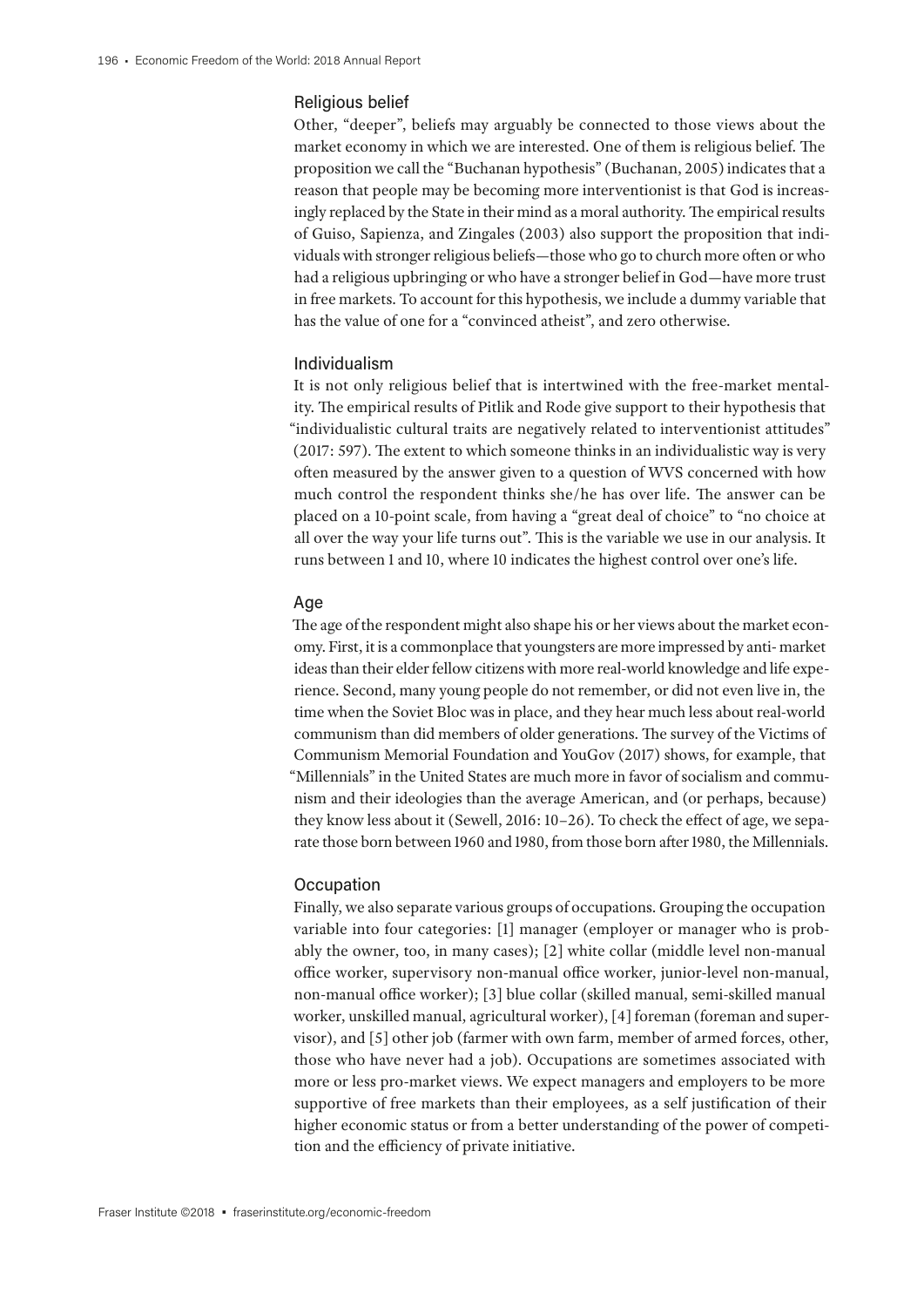#### **Culture**

To account for possible cultural differences beyond the difference across countries, we conduct the analysis with observations on respondents from eight groups. First, we use as many observations as available. This means the observations on more than 85,000 respondents from all over the world. The analysis is then repeated for seven groups of respondents from the seven groups of countries we identified in the previous section. The number of respondents in these smaller groups is roughly between 1,000 and 12,000.

IFFMI predicted by individual characteristics, time, and country effects

The statistical results of our analysis are reported in Appendix G and Appendix H. In general, we find that the impact of the characteristics described above is as expected. The mentality of more educated people is friendlier towards markets. Income has a similar effect: someone considering himself in the "highest step of income" is found to have a higher free-market mentality than someone considering himself in the lowest "step of income". Religious convictions as well as control over life matter too, as predicted: atheists are less pro-market while those who think they can control their life are more so. Non-blue-collar employees and employers are also more pro-free-market. Finally, the statistical analysis that includes these individual characteristics show that, when they are included, there is still a pure "time effect" between 1990 and 2012. This is a confirmation of a notable change in global opinion during this interval of time.

Figure 3.2 illustrates how the three factors (individual characteristics, time, and country effects) we raised at the beginning of this section affect IFMMI. The questions are concerned with the role of time, country, and individual characteristics in explaining the differences of IFMMIs. Figure 3.2 shows the IFMMIs of eight hypothetical individuals we calculated from the analysis of the widest possible groups of respondents. It shows the IFMMI of an American person with individual characteristics that are "most favorable" to the market in 1990 and 2012, and that of an American person with characteristics that are "least favorable" characteristics to the market in the same years. In addition, it shows the IFMMI of a person living in the average country outside the United States with characteristics "most favorable" to the market in 1990 and 2012, as well as that of a person in the same average country with characteristics "least favorable" in 1990 and 2012.16

Describing a person as having characteristics "most favorable" to the market serves as an abbreviation for "a person with the highest levels of those characteristics that the calculations predict increase IFMMI", while describing them as having characteristics "least favorable" means just the opposite. For example, since we find that people with more education and higher income have a higher IFMMI, the "most favorable" characteristics include the top income level and education level only, compared to the lowest single level of these variables for "least favorable". Similarly, since being an atheist makes people somewhat less pro-market, the person with the most favorable characteristics is not an atheist. Comparing the hypothetical IFMMIs makes it possible to have a sense of the size of the three effects. Figure 3.2 then makes it possible to compare the isolated effects of the three groups of factors that possibly explain the differences in IFMMIs.

<sup>16</sup> The year 2012 is chosen because that is the most recent year for which we have observations for all the variables we use; 1990 is chosen as the initial year.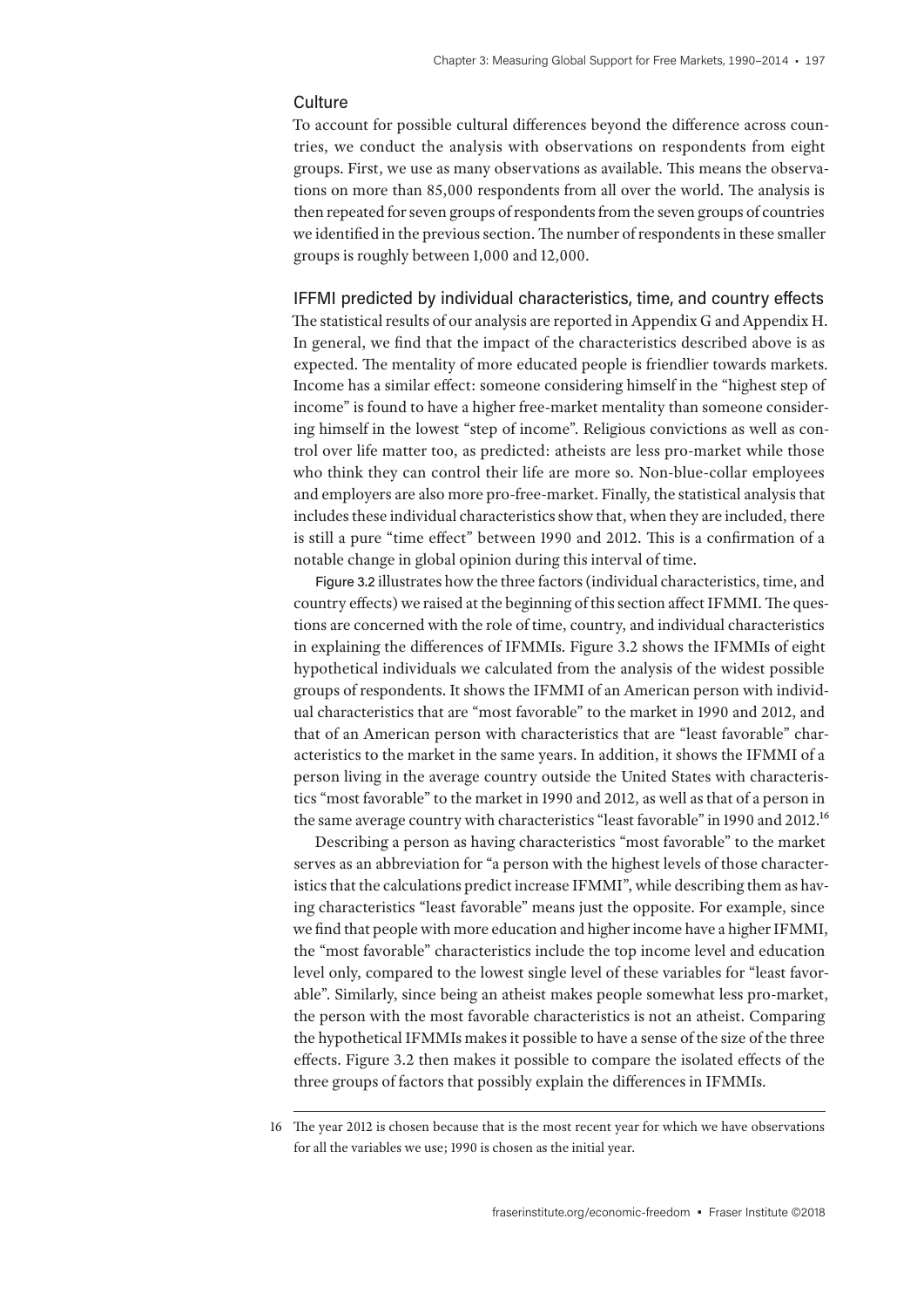

Figure 3.2: IFMMI predicted by individual characteristics, time, and country effects

Note: The figures are derived from the results presented in Appendix G and Appendix H and explained in the text. The question these figures answer is: "What would be the IFMMI of the two hypothetical persons with the opposite extreme values for all those characteristics that were found to affect IFMMI in different places and years?"

Figure 3.2 shows that the person with the characteristics "most favorable" to the market in the United States in 1990 would have an IFMMI of 8.63, while a person with the characteristics "least favorable" to the market outside the United States in 2012 would have an IFMMI of 4.22. This difference can be broken to the three effects we have mentioned. Time effect can be seen, for example, by comparing the IFMMI of an individual in the United States with the characteristics "most favorable" to the market in 1990 with the same hypothetical US person in 2012. This means comparing 8.63 with 7.30. The country effect can be seen, for example, by comparing the IFMMI of an individual in the United States with the characteristics "most favorable" to the market in 2012 with the same hypothetical person in 2012 who lives outside the United States, which gives a comparison of 7.30 with 6.28. Finally, the personal effect can be seen, for example, by comparing the IFMMI of an individual who lives outside the United States and had the characteristics "most favorable" to the market in 2012 (6.28 ) with the hypothetical person who also lived outside the United States in 2012 but had the characteristics "least favorable" to the market (4.22).

To put it simply, Figure 3.2 suggests that there are three reasons that an American with the "most favorable" characteristics has a higher IFMMI than someone outside the United States with the "least favorable" characteristics (total effect): first because she/he is surveyed in 1990, not in 2012 (time effect), second because she/he lives in the United States (country effect), and third because of the "favorable" characteristics (personal effect). Taking the total difference as 100%, the time effect explains about 30% of the variation, the country effect explains about 23%, and the personal effect explains the remaining 47%.17

<sup>17</sup> Using those numbers from figure 3.2 we described in the previous paragraph, total effect = 8.63 − 4.22  $=$  time effect + country effect + personal effect =  $(8.63 - 7.30) + (7.30 - 6.28) + (6.28 - 4.22)$ .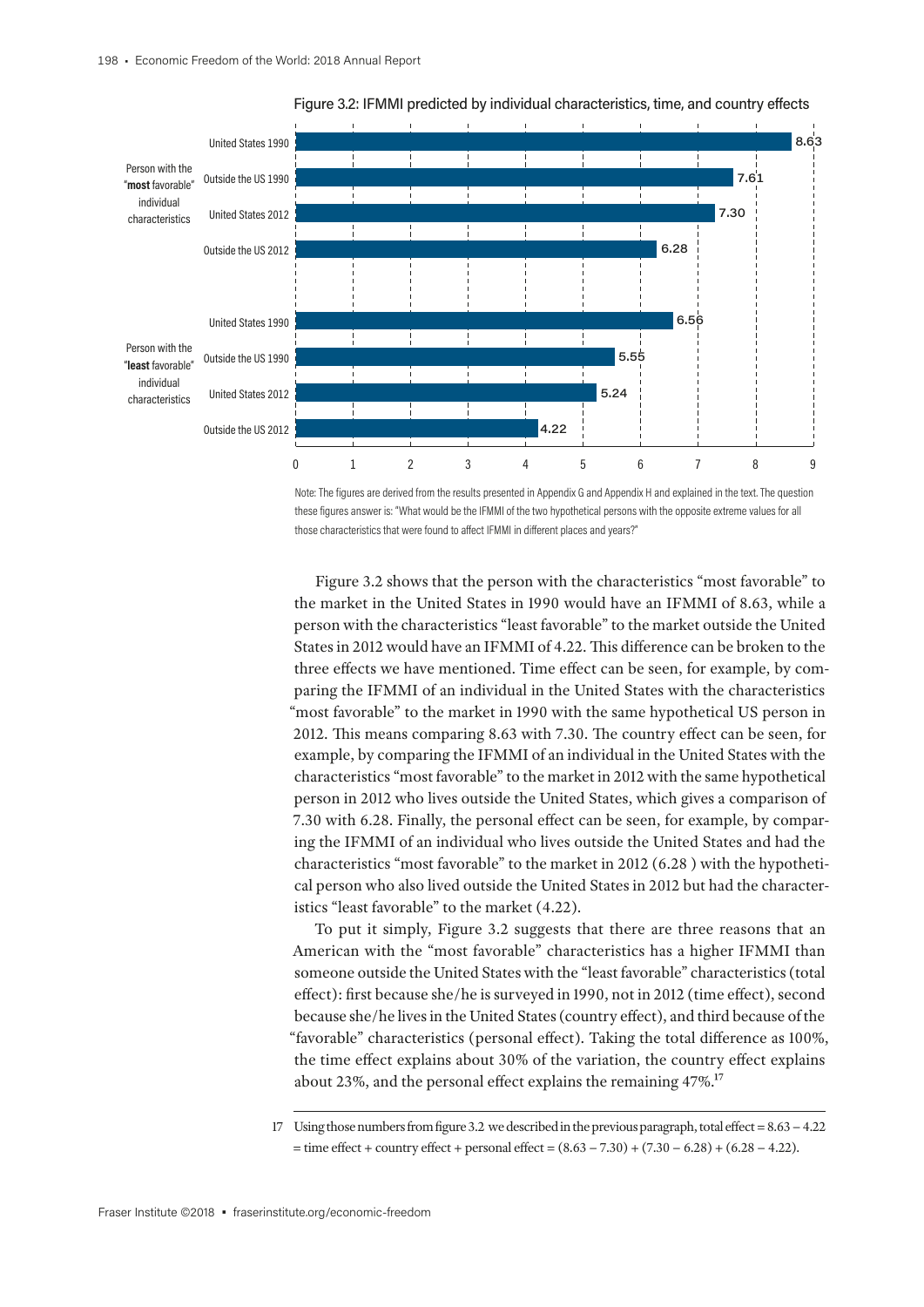#### IFFMI predicted by individual characteristics, by clusters

Figure 3.3 takes the personal effect as starting point and breaks it down to the effects of individual characteristics we identified above. Figure 3.3 also illustrates whether the effects of the individual characteristics differ across cultures. The shades of grey and outlines on the bars of each cluster of countries denote those factors that our statistical analysis finds to matter, while the width of the bars reflects the size of these effects. That is, figure 3.3 shows the extent to which, according to our analysis, various factors account for the difference between the IFMMI of the hypothetical person with characteristics "most favorable" to the market and the one with characteristics that are "least favorable".



Figure 3.3: IFMMI differences predicted by individual characteristics, by clusters

Note: Figure 3.3 takes the personal effect from figure 3.2 and shows how this personal effect is accounted for by those personal characteristics that were found to affect IFMMI in the overall sample and in each of the clusters we identified in the text.

For the full sample, as we saw on figure 3.2, this "personal effect" is 2.06, which is the difference between the width of one of the upper four bars and that of the corresponding one of the lower four bars.18 Then, the top bar in figure 3.3 shows that over the full sample 0.325 points out of this 2.06 is explained by the educational difference between the person with characteristics that are "most favorable" and the one with characteristics that are "least favorable". Similarly, 0.524 point of the 2.06 is explained by the fact that the person with characteristics that are "most favorable" is in the highest income category, while the one with characteristics that are"least favorable" is in the lowest category. The fact that the former hypothetical person is not an atheist, while the latter is an atheist explains a 0.185 point difference, and so on. The reason that figure 3.3 does not show the same

<sup>18</sup> That is, 8.63 − 6.56, 7.61 − 5.55, and so on. These differences are not exactly equal to 2.06 because the numbers on the graph are rounded to two decimals.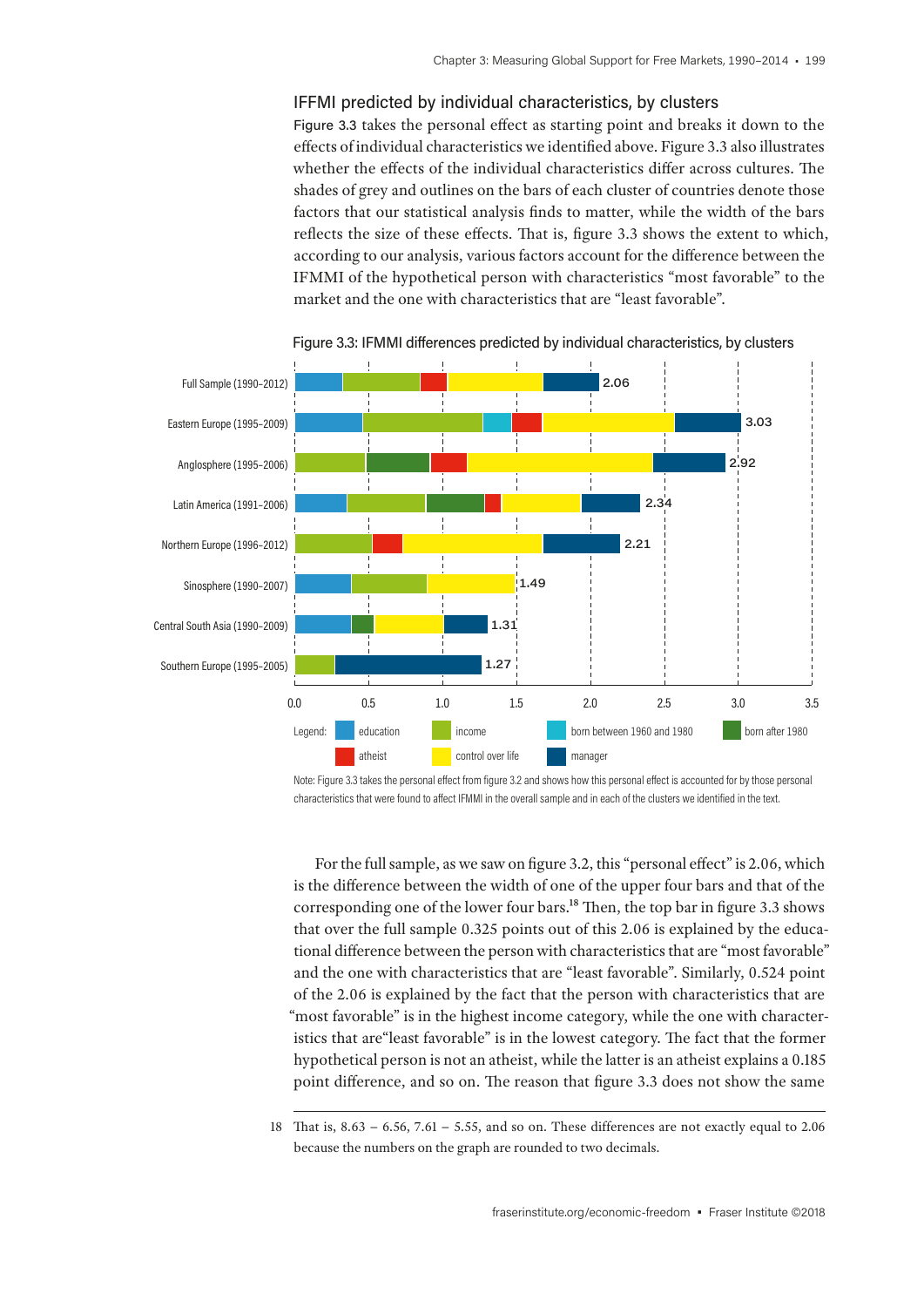factors for each of the clusters is that the estimated effect of a factor is indicated only when it is statistically significant (that is, different enough from zero to call it positive or negative with relatively high certainty).

Figure 3.3 also reveals, first, that the personal effect itself is not the same in every cluster. It is most important in the Anglosphere and in Eastern Europe. Second, the relative importance of these factors is not the same. Being a manager/employer is an important factor nearly everywhere (the exception is the Sinosphere). The control over life is the most important whenever it is one of the determinants that matter (the exception is Southern Europe). These differences in the effects of individual characteristics across clusters of countries suggest that culture may not, or may not only, determine free-market support directly. Figure 3.3 appears to show that a certain culture is a condition for certain individual characteristics to have an effect on perspective, and that culture may also be responsible for the size of its effect. For example, according to figure 3.3, a more educated person usually has a more pro-free-market mentality in Latin America, Eastern Europe, Central/South Asia, and in the Sinosphere, but not in the Anglosphere, Northern Europe, or Southern Europe.

The theories and common-sense arguments we came up with have some explanatory power to account for the difference of free-market mentality, but this explanatory power is significantly different across cultural conglomerates: they work better for the Anglosphere, Northern Europe, Eastern Europe, and Latin America than for Southern Europe and Asia. Even more importantly, the inclusion of these explanatory variables does not eliminate the significantly negative time trend starting after the mid-1990s. This implies that it is not only individual characteristics that have to be taken into account to explain the changes in freemarket mentality, but also time trends and local culture and history.

### **Final remarks**

The global support for free markets seems to have been falling continuously since the 1990s. This has been a stable downward trend, affecting most countries and all clusters. This decline is a consistent result of all the approaches to the topic we apply. Using the original values of the variables for the FMMI, we find a roughly 10-percentage point decline in the share of those who chose the "free-market half " of the ten-point scale of the four questions we considered. When looking at the average values of the same answers, we find a half-point decline for all but one (responsibility). Finally, we must mention that the Great Recession, for some the main cause of a global shift in economic opinion, does not seem to have produced a fundamental alteration in what seems a continuous negative trend. With these original values showing a decline, it is no wonder that the aggregated measures we used, the free-market mentality index (FMMI) and the individual free-market mentality index (IFMMI), have declined too. We have also noted that some individual characteristics play a role in explaining differences among individuals. Changes in these characteristics could counterbalance or reinforce the future time trends in the index.

In 2005, Nobel Prize winner James Buchanan predicted that, although socialist ideas had been discredited globally, they would continue to expand in the future: "maintenance and extension of control over the activities of persons through collective institutions will, in my assessment, be … important in shaping the patterns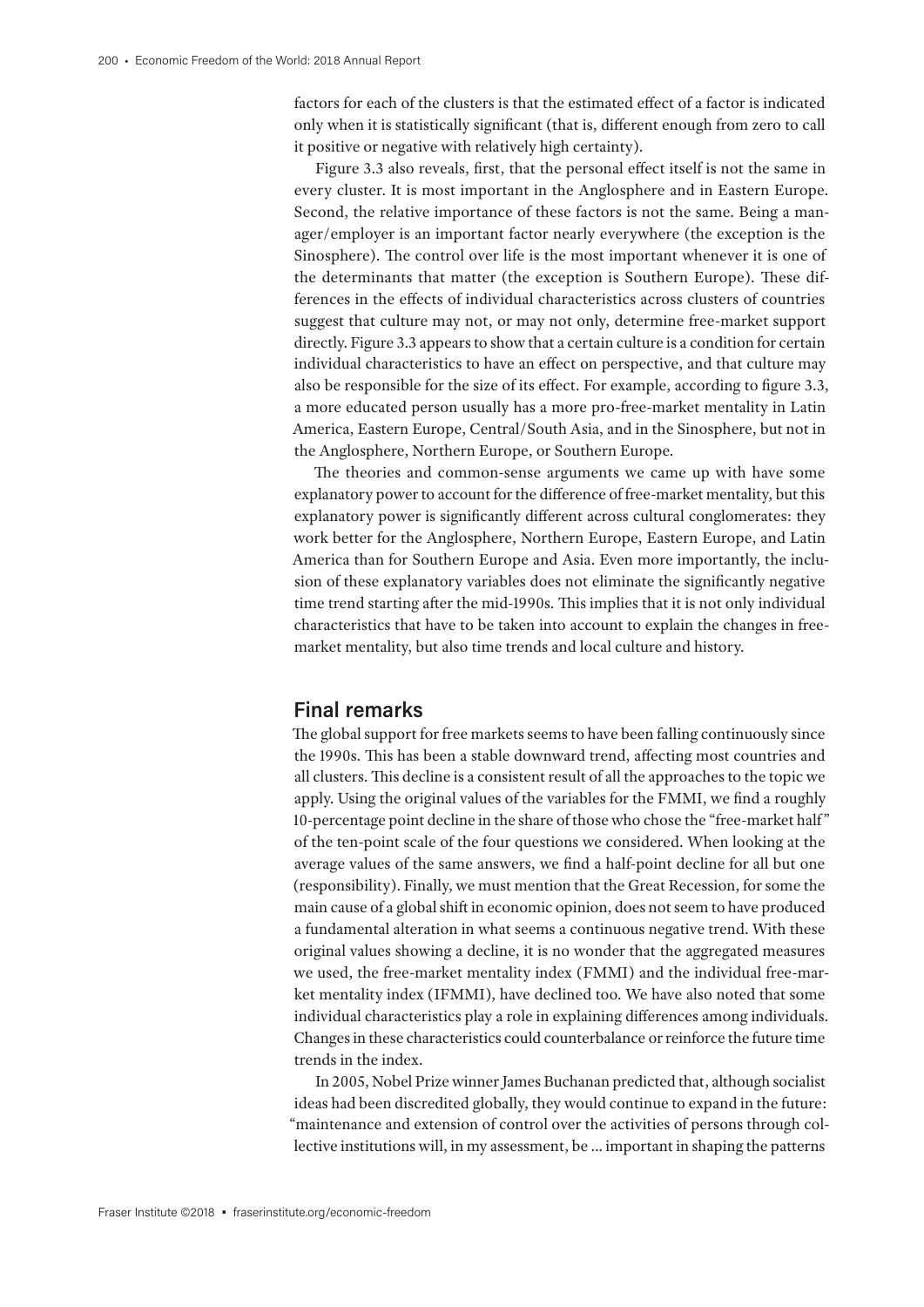of development during the first half of the new century" (Buchanan, 2005: 23). In his view, people in general demand what he termed a "parentalistic" protection. He argued that religion provided this in the past but with growing secularization God would be replaced by the State as the main protective agency. The measurements shown in this paper tend to agree with the Buchanan hypothesis. In particular, in some nations the growing proportion of atheists appear to be more anti-market than the diminishing number of theists. Also, in general, the younger (Millennial) generations tend to be less supportive of free markets than their predecessors. To this we may add that the continuous weakening of the family as an institution and the growing proportion of smaller (or individual) households may increase the individual's demands for government protection. However, accounting for personal characteristics does not eliminate the general tendency documented in countries and conglomerates.

The change in the popular views about the benefits of free markets has most probably halted the notable improvement towards economic freedom—as measured by the EFW index—that characterized the 1980s and 1990s, a magnitude that has stagnated since year 2000 at a world level. Should this raise concerns about free markets? First, the declining time trends can also make it less certain that the trend will continue than this finding might first suggest. The presence of these tendencies even when the effects of individual characteristics and country of residence are considered shows that these beliefs are not "hard-wired" in people's minds and the pendulum may therefore swing back. James Buchanan (2003) is also well known for his memorable phrase "politics without romance", which describes the approach of public-choice economics and suggests a comparative perspective on government and market. A corollary is that as government becomes larger and more intrusive, the confidence in bureaucracy and state intervention may wane. It well may be the case that the population, and politicians, will become more aware of the negative effects of government expansion and how it affects the optimal allocation of resources. Albert Hirschman (1982), in one of his classic works, also described the long ideological oscillations in the support of the public or private action. Central to ideological mutations was a disappointment on how the economic agents perform and deliver. The 1960s were more favorable to the public sphere, the 1980s to private initiative, and the 2000s swung back to government intervention. It would seem that the following phase, in Hirschman's model, would see greater support for a competitive free economy.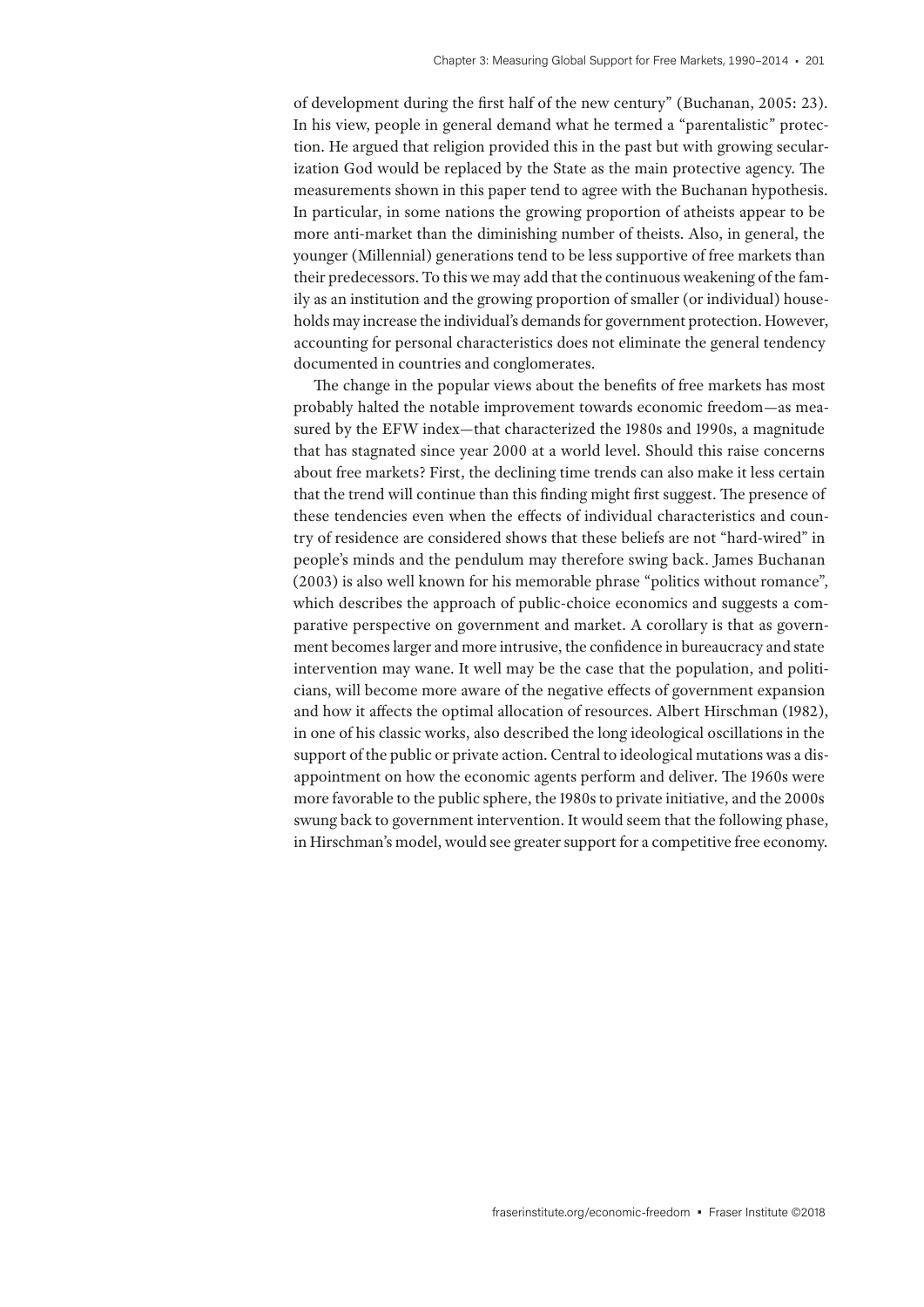## **Appendix A: Technical description of three free-market indexes**

We use three indexes to measure and analyze shifting attitudes towards the free market. To avoid confusion, we use different scales for each of these indexes.

#### **1. Free Market Mentality Index (FMMI)**

The FMMI is a normalized index on a 0-to-1 scale and is the aggregation of the four questions at the country level. The aggregation is done in the following way.

**(a)** We started with the data from the individual respondents for each question separately. Then, for each country-year we calculated the percentage of those who had given a "marketfriendly" answer, that is, answers running between 6 and 10 or 1 and 5 depending on how the question is asked. Missing and "don't know" answers were left out. As a result, we received a percentage for every country-year for each of the question.<sup>1</sup>

**(b)** To construct the index, the four variables (competition, private property, wealth, and responsibility) obtained for each country are normalized using the following formula: (*lowest value of the sample* − *value of the country*)/ (*lowest value of the sample* − *highest value of the sample*).<sup>2</sup> The four variables are then averaged with equal weights to obtain the FMMI, which, as a result, can run between 0 and 1. The results that present measures for two intervals, 1990–1998 and 2005–2014, corresponding to integrated data of the 2<sup>nd</sup> and 3<sup>rd</sup> (1990– 1998) and to the 5th and 6th (2005–2014) waves of the *World Values Survey* (WVS), are included in Appendix D.

**(c)** The FMMI is a simple average of the values we received in step (b) for a certain wave (defined by the years covered in that wave). The FMMI and percentage values for regions that include several countries are simply averages of the aggregated values from step (a) or step (b).

**(d)** Finally, we aggregated wave 2 and 3 (1990–1994, 1995– 1998), wave 5 and 6 (2005–2009, 2010–2014) of the WVS and, including the corresponding years of the *European Values Study* (EVS, 2015), and aggregated the two waves by using a kind of "discounting". The discounting is needed to account for the declining trend in free-market values that occurred in the world from wave 2 to 3, and from wave 5 to wave 6.

To find a "discount factor", we looked only at those countries that have observations for both waves and calculated the change in the cross-country average normalized value for each question.

#### **2. Individual Free Market MentalityIndex (IFMMI)**

The IFMMI is based on the data from the individual respondents to which the WVS provides free access. This enables us to know whether an individual who expresses pro-free-market sentiments is also, for example, a manager, data we then use to explore what individual attributes are likely to create support for, or opposition to, free-market policies in our econometric analysis (Appendix C).

To construct the overall IFMMI, we use an average of the answers the individuals have given to the four questions about competition, private property, wealth, and responsibility. As the individual answers run between 1 and 10, we also made this variable, which we call the Individual Free Market Mentality Index, run between 1 and 10 with 10 being the friendliest with free-market principles. IFMMI is defined as: *IFMMI* = [(*11−comp*) + (*11−private*) + *wealth*+ (*11−resp*)]/4, where *comp*, *private*, *wealth*, and *resp* are the answers given for the four questions above. In the case of *comp*, *private*, and *resp*, an answer with a higher number means the respondent places lower value on free markets. A person will therefore have an IFMMI of 10 only if she/he gives the most marketfriendly answer for each question. An individual can have an IFMMI of, say, 5, if she/he gives consistently an answer of 5 or expresses very market friendly views for some questions and very anti-market views for others. The number of observations on individual answers is between a several hundred and two thousand per country.

#### **3. Country-level FMMI**

Finally, we use data aggregated at the country level for each of the four questions. Here we simply use the percentage of market-friendly and market-hostile responses in each nation, as discussed above for the FMMI. We calculated the percentage of those who had given a market-friendly answer, meaning the answers running between 6 and 10 or 1 and 5 depending on how the questions are asked. Missing and "don't know" answers were left out.

<sup>1</sup> In each variable, the percentage of answers for the higher five scales was used. Another option that could have been used is a weighted average, which was not chosen because of national cultural differences in response styles, when the interviewed are confronted with scales. Collectivistic countries, like those of the Sinosphere, tend to prefer middle or slightly positive or negative answers. This is not characteristic of Individualistic countries like those of the Anglosphere or the Western countries in general (see Harzing, Brown, and Köster, 2012: 341).

<sup>2</sup> This procedure is very similar to the one used by the World Bank in the Doing Business ranking. See World Bank (2016). For question 1 (competition) the higher threshold was 95.5% and the lower 52.5%.; for question 2 (private property), 90.3% and 28.5%, respectively; for question 3 (wealth): 90.7% and 28.4%, respectively; for question 4 (responsibility): 85.4% and 8.9%, respectively..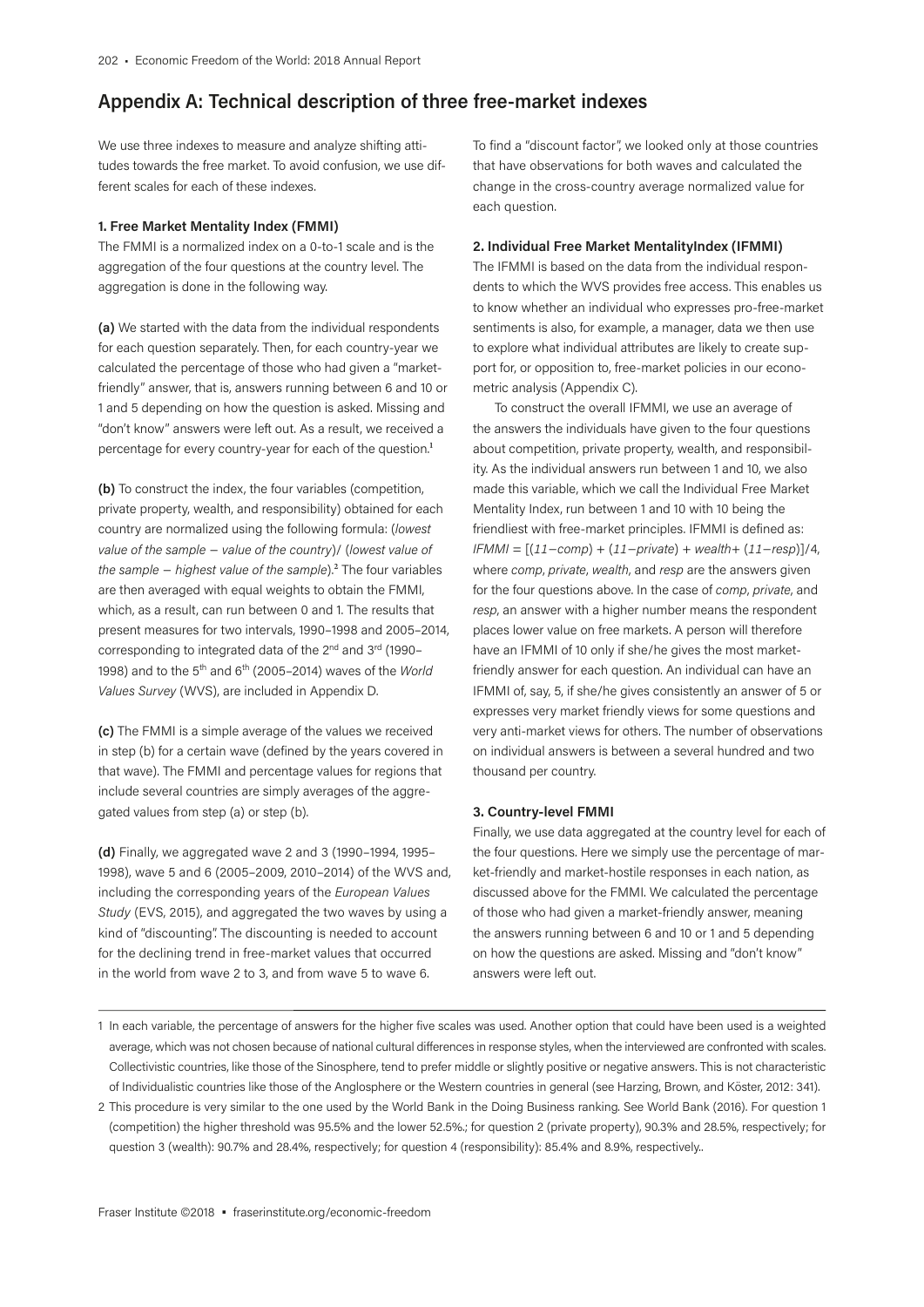## **Appendix B: Technical examination of changes in attitudes**

In addition to using country-level aggregates, individual-level data can also be used to confirm that the general opinion about the benefits of free markets has declined since about 1990. With such data, the question is whether the average individual has less market-friendly views in more recent years. What is different between a respondent in 1990 and a respondent in, say, 2014 is not only the year the survey was taken. The survey may have been taken in different countries, in which case the "decline" we might find would not reflect the change in time but the effect of the institutions and possibly the culture of the nations we would implicitly compare.

To avoid the problem of identifying the differences between countries as the effect of time, we considered only those countries that have at least two observations, with one of them in 1989, 1990, or 1991 and the other in at least one more recent year. For each country, this exercise allows us to estimate the effect of time on the four WVS variables in which we are interested. To arrive to one global estimate of the changes between the period 1989-1991 and each year possible, we calculated the cross-country averages of the incountry changes. With the use of these global estimates we can then see whether the global change between the period 1989–1991 and a more recent year is higher than that between the period 1989–1991 and a less recent year.

To put it more technically, the data we use to construct figure 3.App comes from a three-step process. As the first step we run regressions with the individual level responses given to the four questions we explained in section 1. These regressions are run country by country. Only countries were included that have at least two observations, with one of them in 1989, 1990, or 1991. The regressions included only year dummies as

explanatory variables. This gives us an estimate of the extent to which one dimension of free market mentality changed as compared to the beginning of the period in question. As a second step, we estimated the time trends in these fixed effects. The question is, then, whether the coefficient of a year dummy in a more recent year tends to be larger than is the coefficient of a time dummy for a less recent year. Third, we used these trends to finally arrive to estimated time paths of the four original variables of FMMI, taking the means for the period 1989- 1991 as their initial value.

The global change is made visible in figure 3.App. To construct this graph, we took the average answers in the time period between 1989 and 1991 as the starting point and use the global changes (estimated in the way just explained) to get a global time series for each of the survey questions. Estimated in this way, the lines on figure 3.App reflect the evolution of the individual views (the scale runs from 1 to 10, which is the most market-friendly extreme). Respondents from those countries on which this graph is based tend to give more and more anti market answers to these questions as we move away from 1989-1991. In the case of competition, private property, and wealth the decline is clear and similar to what is seen in figure 3.1. However, there is little decline in the case of responsibility. This difference might be caused by the smaller number of countries we use in the case of figure 3.App. In addition, the difference might also lie in the differences in the method of calculation applied for figure 3.1 and figure 3.App. While figure 3.1 informs us about the changes in the distribution of the answers, figure 3.App is concerned with the change in the average answers. In any case this statistical approach tends to give a similar picture than a simpler and straightforward calculation.



Figure 3.App: Global evolution of the original values of the FMMI variables estimated from the analysis on individual data, 1989/90–2014

Note: This analysis includes those countries that have an observation for either 1989, 1990, or 1991 and for at least another year. Responsibility: 40 countries, 141 observations; competition: 40 countries, 140 observations; private property: 40 countries, 128 observations; wealth: 32 countries, 74 observations.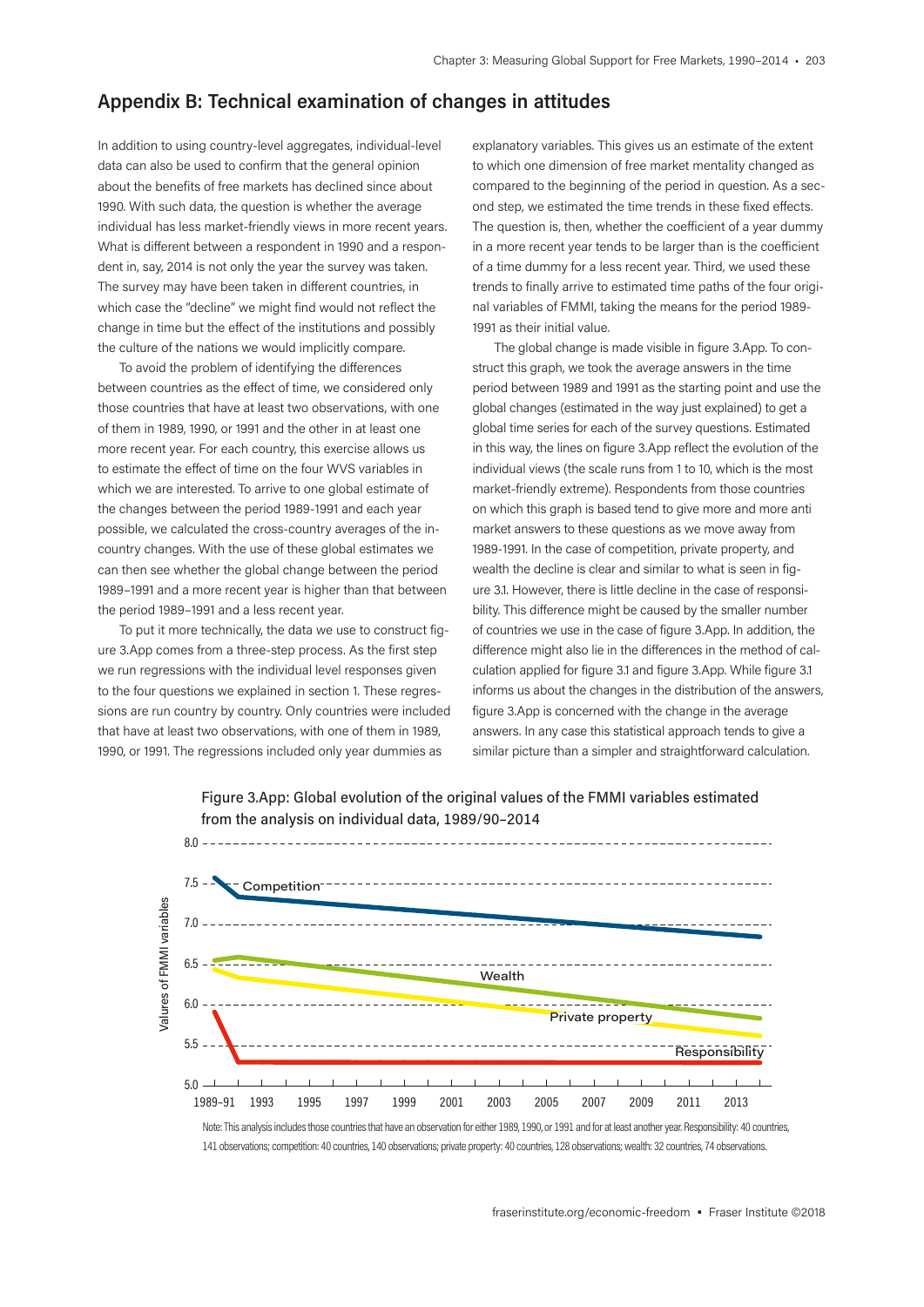## **Appendix C: Dependent and independent variables used in the regressions**

| variable                                                                                                                                                                                                                                                                                                                                                                                                                                                                                                                                                                                                                                                                                     | Mean           |                  |                       |                   |                  |                    |                 |                    |  |
|----------------------------------------------------------------------------------------------------------------------------------------------------------------------------------------------------------------------------------------------------------------------------------------------------------------------------------------------------------------------------------------------------------------------------------------------------------------------------------------------------------------------------------------------------------------------------------------------------------------------------------------------------------------------------------------------|----------------|------------------|-----------------------|-------------------|------------------|--------------------|-----------------|--------------------|--|
|                                                                                                                                                                                                                                                                                                                                                                                                                                                                                                                                                                                                                                                                                              | Full<br>sample | Anglo-<br>sphere | Central<br>South Asia | Eastern<br>Europe | Latin<br>America | Northern<br>Europe | Sino-<br>sphere | Southern<br>Europe |  |
| Individual free market mentality index: $1 =$ least friendly with market principles; $10 =$ most friendly with market principles.                                                                                                                                                                                                                                                                                                                                                                                                                                                                                                                                                            |                |                  |                       |                   |                  |                    |                 |                    |  |
| <b>IFMMI</b>                                                                                                                                                                                                                                                                                                                                                                                                                                                                                                                                                                                                                                                                                 | 6.167          | 6.770            | 6.042                 | 5.806             | 6.127            | 6.418              | 6.441           | 5.889              |  |
| What is the highest educational level that you have attained?<br>1: Inadequately completed elementary education<br>2: Completed (compulsory) elementary education<br>3: Incomplete secondary school: technical/vocational type/(Compulsory) elementary education and basic vocational qualification<br>4: Complete secondary school: technical/vocational type/Secondary, intermediate vocational qualification<br>5: Incomplete secondary: university-preparatory type/Secondary, intermediate general qualification<br>6: Complete secondary: university-preparatory type/Full secondary, maturity level certificate                                                                       |                |                  |                       |                   |                  |                    |                 |                    |  |
| 7: Some university without degree/Higher education - lower-level tertiary certificate<br>8: University with degree/Higher education - upper-level tertiary certificate                                                                                                                                                                                                                                                                                                                                                                                                                                                                                                                       |                |                  |                       |                   |                  |                    |                 |                    |  |
| education                                                                                                                                                                                                                                                                                                                                                                                                                                                                                                                                                                                                                                                                                    | 4.864          | 5.529            | 5.667                 | 5.051             | 4.183            | 4.925              | 5.124           | 4.160              |  |
| On this card is a scale of incomes on which 1 indicates the "lowest income decile" and 10 the "highest income decile" in your country. We<br>would like to know in what group your household is. Please, specify the appropriate number, counting all wages, salaries, pensions and other<br>incomes that come in 1: lower step; 2: second step; 3: third step; 4: fourth step; 5: fifth step; 6: sixth step; 7: seventh step; 8: eighth step; 9:<br>ninth step; 10: tenth step; 11: highest step.                                                                                                                                                                                           |                |                  |                       |                   |                  |                    |                 |                    |  |
| income                                                                                                                                                                                                                                                                                                                                                                                                                                                                                                                                                                                                                                                                                       | 4.739          | 5.936            | 3.610                 | 4.680             | 4.170            | 5.193              | 4.672           | 4.239              |  |
| Can you tell me your year of birth, please?                                                                                                                                                                                                                                                                                                                                                                                                                                                                                                                                                                                                                                                  |                |                  |                       |                   |                  |                    |                 |                    |  |
| born 1960-1980                                                                                                                                                                                                                                                                                                                                                                                                                                                                                                                                                                                                                                                                               | 0.441          | 0.375            | 0.483                 | 0.401             | 0.430            | 0.385              | 0.434           | 0.403              |  |
| born after 1980                                                                                                                                                                                                                                                                                                                                                                                                                                                                                                                                                                                                                                                                              | 0.077          | 0.049            | 0.036                 | 0.062             | 0.074            | 0.046              | 0.071           | 0.020              |  |
| Independently of whether you attend religious services or not, would you say you are: (1) a religious person; (2) not a religious person; or a (3)<br>convinced atheist. atheist $= 1$ if the answer is (3) and 0 if it is (1) or (2).                                                                                                                                                                                                                                                                                                                                                                                                                                                       |                |                  |                       |                   |                  |                    |                 |                    |  |
| atheist                                                                                                                                                                                                                                                                                                                                                                                                                                                                                                                                                                                                                                                                                      | 0.044          | 0.057            | 0.022                 | 0.038             | 0.036            | 0.103              | 0.088           | 0.041              |  |
| Some people feel they have completely free choice and control over their lives, while other people feel that what they do has no real effect on<br>what happens to them. Please use this scale where 1 = "no choice at all" and 10 = "a great deal of choice" to indicate how much freedom of<br>choice and control you feel you have over the way your life turns out.                                                                                                                                                                                                                                                                                                                      |                |                  |                       |                   |                  |                    |                 |                    |  |
| control over life                                                                                                                                                                                                                                                                                                                                                                                                                                                                                                                                                                                                                                                                            | 6.867          | 7.707            | 6.200                 | 6.062             | 7.431            | 7.259              | 7.205           | 6.473              |  |
| In which profession/occupation does he/she work (or did work)? If more than one job, the main job? What is/was his/her job there?<br>manager = 1 if the answer is "employer/manager"<br>white collar = 1 if the answer is "middle level non-manual office worker" or "supervisory non manual -office worker" or "junior level non manual"<br>or "non-manual office worker"<br>blue collar = 1 if the answer is "skilled manual" or "semi-skilled manual worker" or "unskilled manual" or "agricultural worker"<br>foreman = 1 if the answer is "foreman and supervisor"<br>other job = 1 if the answer is "farmer: has own farm" or "member of armed forces" or "other" or "never had a job" |                |                  |                       |                   |                  |                    |                 |                    |  |
| manager                                                                                                                                                                                                                                                                                                                                                                                                                                                                                                                                                                                                                                                                                      | 0.088          | 0.151            | 0.067                 | 0.053             | 0.082            | 0.095              | 0.114           | 0.077              |  |
| white collar                                                                                                                                                                                                                                                                                                                                                                                                                                                                                                                                                                                                                                                                                 | 0.333          | 0.451            | 0.292                 | 0.326             | 0.267            | 0.479              | 0.311           | 0.355              |  |
| foreman                                                                                                                                                                                                                                                                                                                                                                                                                                                                                                                                                                                                                                                                                      | 0.023          | 0.040            | 0.022                 | 0.029             | 0.013            | 0.032              | 0.015           | 0.016              |  |
| other job                                                                                                                                                                                                                                                                                                                                                                                                                                                                                                                                                                                                                                                                                    | 0.165          | 0.065            | 0.331                 | 0.079             | 0.182            | 0.054              | 0.095           | 0.151              |  |
| no of obs.                                                                                                                                                                                                                                                                                                                                                                                                                                                                                                                                                                                                                                                                                   | 85,576         | 7,279            | 9,711                 | 12,145            | 9,288            | 9,151              | 5,209           | 1,174              |  |

Notes: The numbers mean the sample averages of the variables we use in the statistical analysis to derive the results presented in Appendix G and Appendix H and analyzed further by figure 3.2 and figure 3.3. The scale and the wording of the questions are the original ones from the official questionnaire of wave 6 and wave 5 of the *World Values Survey* (Inglehart et al., 2014a, b) and from the official codebook of the longitudinal file (*World Values Survey 1981–2014*). The number of observations shows, therefore, the number of people whose survey responses were considered.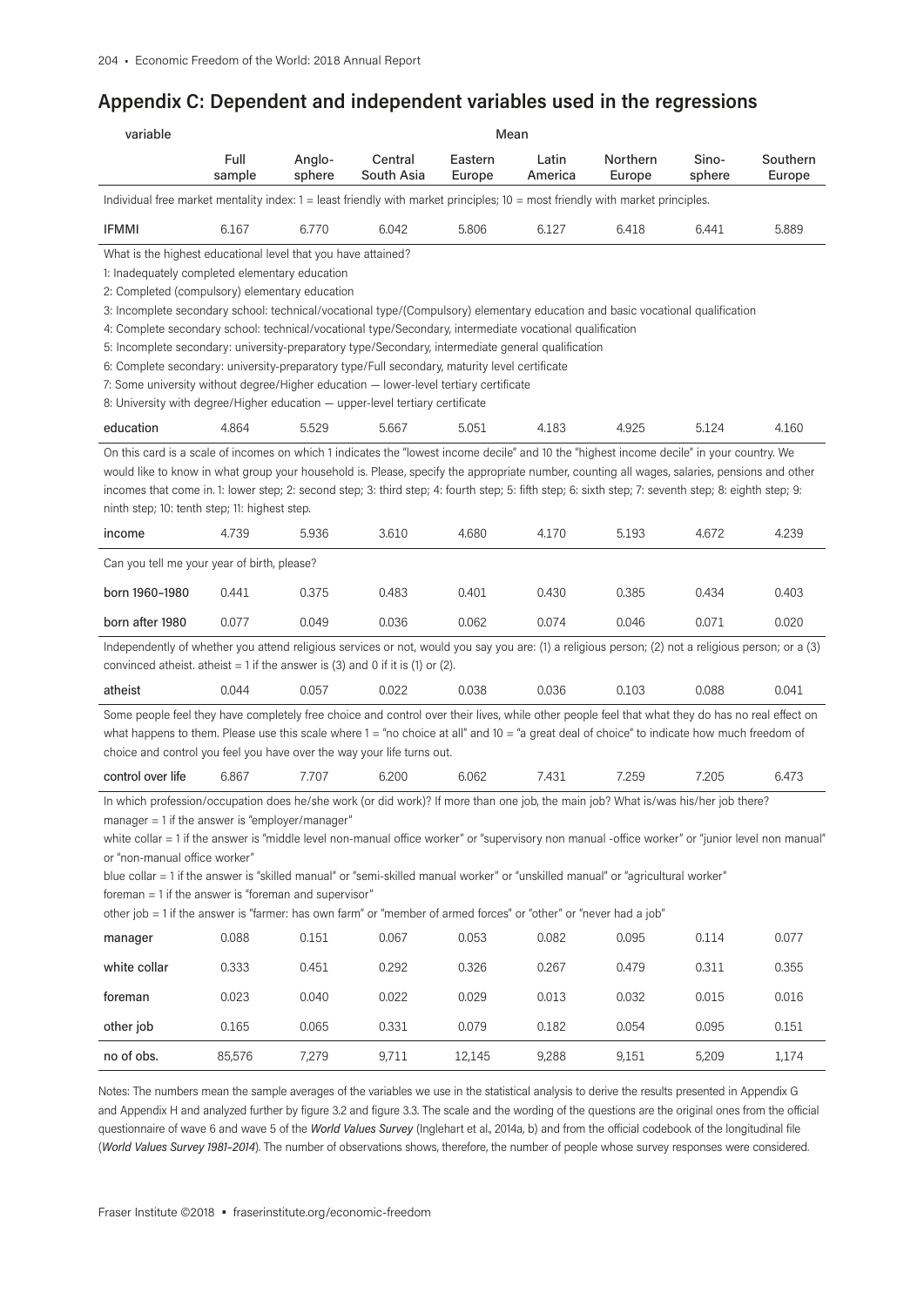## **Appendix D: Estimates of FMMI for periods 1990–1998 and 2005–2014**

|                      | 1990-<br>1998 | $2005 -$<br>2014 | $\%$<br>change |                    | 1990-<br>1998 | $2005 -$<br>2014 | $\%$<br>change |
|----------------------|---------------|------------------|----------------|--------------------|---------------|------------------|----------------|
| Australia            | 0.86          | 0.60             | 0.26           | <b>Belarus</b>     | 0.54          | 0.51             | 0.03           |
| Canada               | 0.80          | 0.62             | 0.18           | Bulgaria           | 0.62          | 0.45             | 0.17           |
| Great Britain        | 0.57          | 0.60             | $-0.03$        | Estonia            | 0.68          | 0.41             | 0.27           |
| New Zealand          | 0.81          | 0.69             | 0.12           | Hungary            | 0.58          | 0.30             | 0.28           |
| <b>United States</b> | 0.85          | 0.70             | 0.15           | Moldova            | 0.37          | 0.44             | $-0.08$        |
| Anglosphere          | 0.78          | 0.64             | 0.14           | Poland             | 0.62          | 0.36             | 0.26           |
| Finland              | 0.84          | 0.55             | 0.29           | Romania            | 0.66          | 0.55             | 0.12           |
| Germany              | 0.79          | 0.52             | 0.26           | Russia             | 0.52          | 0.24             | 0.28           |
| Netherlands          | 0.75          | 0.50             | 0.26           | Slovenia           | 0.63          | 0.47             | 0.16           |
| Norway               | 0.80          | 0.62             | 0.18           | Ukraine            | 0.51          | 0.28             | 0.23           |
| Sweden               | 0.78          | 0.61             | 0.17           | Eastern Europe     | 0.57          | 0.40             | 0.17           |
| Switzerland          | 0.85          | 0.67             | 0.18           | Armenia            | 0.45          | 0.41             | 0.04           |
| Northern Europe      | 0.80          | 0.58             | 0.22           | Azerbaijan         | 0.58          | 0.51             | 0.07           |
| China                | 0.66          | 0.50             | 0.16           | India              | 0.63          | 0.36             | 0.27           |
| Japan                | 0.55          | 0.54             | 0.01           | Georgia            | 0.60          | 0.50             | 0.09           |
| South Korea          | 0.62          | 0.39             | 0.23           | Central/South Asia | 0.56          | 0.45             | 0.12           |
| Taiwan               | 0.66          | 0.65             | 0.02           | Nigeria            | 0.51          | 0.39             | 0.13           |
| Sinosphere           | 0.62          | 0.52             | 0.10           | Philippines        | 0.63          | 0.42             | 0.21           |
| France               | 0.67          | 0.49             | 0.18           | South Africa       | 0.73          | 0.39             | 0.34           |
| Italy                | 0.61          | 0.49             | 0.12           | Turkey             | 0.55          | 0.35             | 0.20           |
| Spain                | 0.49          | 0.40             | 0.09           | Other              | 0.61          | 0.39             | 0.22           |
| Southern Europe      | 0.59          | 0.46             | 0.13           |                    |               |                  |                |
| Argentina            | 0.71          | 0.32             | 0.39           | World              | 0.64          | 0.48             | 0.25           |
| Brazil               | 0.60          | 0.48             | 0.11           |                    |               |                  |                |
| Chile                | 0.49          | 0.32             | 0.18           |                    |               |                  |                |
| Mexico               | 0.61          | 0.50             | 0.11           |                    |               |                  |                |
| Peru                 | 0.68          | 0.51             | 0.17           |                    |               |                  |                |
| Uruguay              | 0.45          | 0.42             | 0.02           |                    |               |                  |                |
| Latin America        | 0.59          | 0.43             | 0.16           |                    |               |                  |                |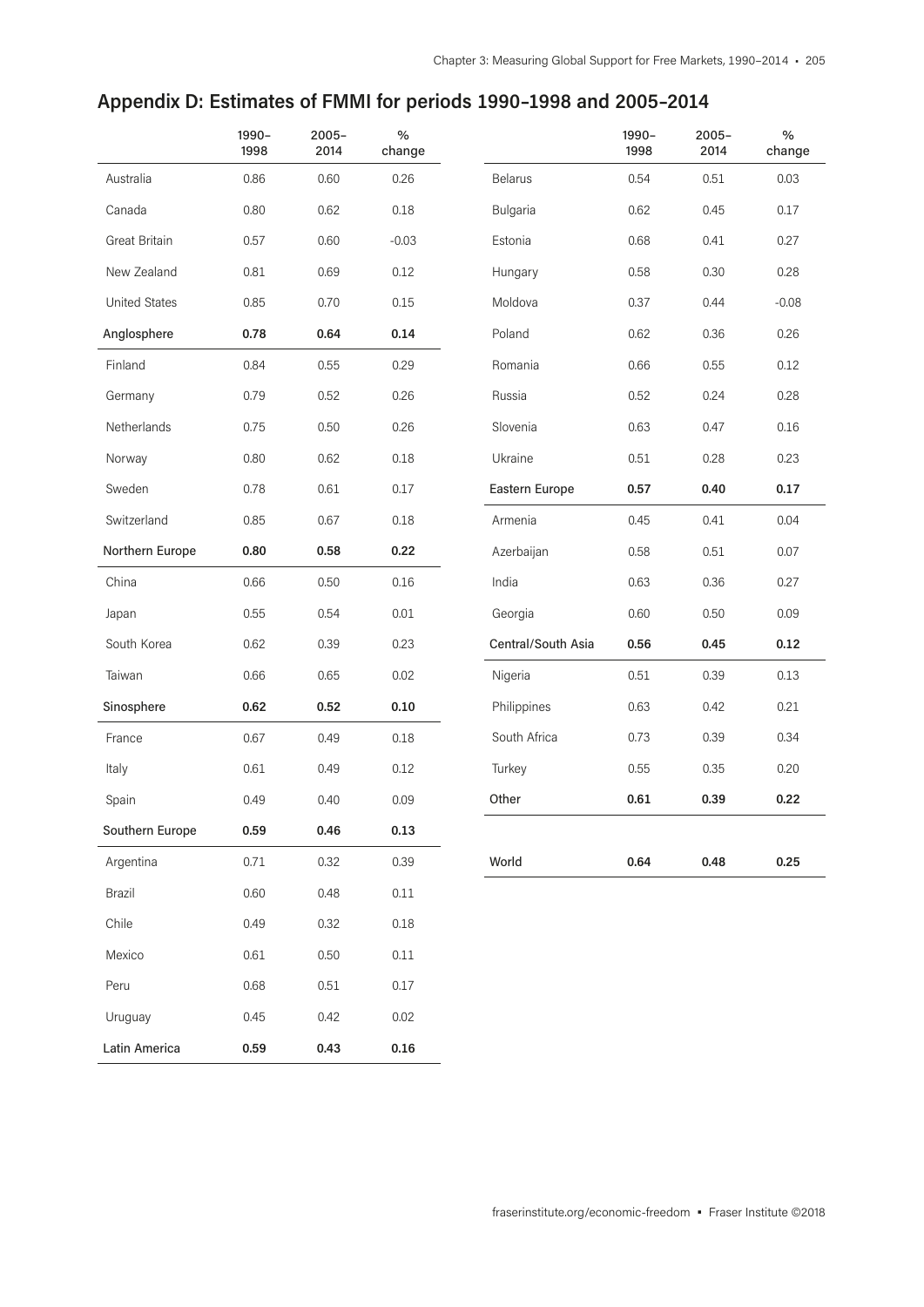|                      | 1980 | 1990    | 2000 | 2015 |                | 1980 | 1990 | 2000    | 2015    |
|----------------------|------|---------|------|------|----------------|------|------|---------|---------|
| Australia            | 6.9  | 7.7     | 8.2  | 8.0  | Argentina      | 4.3  | 4.5  | 7.3     | 4.9     |
| Canada               | 7.8  | 8.2     | 8.3  | 7.9  | <b>Brazil</b>  | 3.9  | 4.2  | 6.0     | 5.8     |
| Great Britain        | 6.7  | 8.2     | 8.5  | 8.1  | Chile          | 5.1  | 6.6  | 7.4     | 7.8     |
| New Zealand          | 6.4  | 7.9     | 8.6  | 8.5  | Mexico         | 5.2  | 6.3  | 6.6     | $7.0\,$ |
| <b>United States</b> | 8.1  | 8.5     | 8.6  | 7.9  | Peru           | 3.6  | 3.9  | 7.5     | 7.4     |
| Anglosphere          | 7.2  | 8.1     | 8.4  | 8.1  | Uruguay        | 6.3  | 6.6  | 7.1     | 7.2     |
| Finland              | 6.5  | 7.0     | 8.0  | 7.8  | Latin America  | 4.7  | 5.3  | 7.0     | 6.7     |
| Germany              | 7.2  | 7.6     | 7.8  | 7.7  | Bulgaria       |      | 4.2  | 5.6     | 7.4     |
| Netherlands          | 7.3  | 7.6     | 8.0  | 7.7  | Hungary        | 4.1  | 4.9  | 7.0     | 7.3     |
| Norway               | 5.7  | 7.0     | 7.4  | 7.7  | Poland         |      | 3.5  | 6.6     | 7.3     |
| Sweden               | 5.7  | 7.0     | 7.7  | 7.7  | Romania        |      | 5.0  | 5.5     | 7.7     |
| Switzerland          | 7.6  | 8.2     | 8.7  | 8.4  | Eastern Europe |      | 4.4  | 6.1     | 7.4     |
| Northern Europe      | 6.7  | 7.4     | 7.9  | 7.8  | India          | 5.0  | 4.8  | 6.2     | 6.6     |
| China                | 3.6  | 4.1     | 5.8  | 6.4  | Nigeria        | 4.6  | 4.7  | 5.0     | 5.7     |
| Japan                | 7.4  | 7.9     | 7.9  | 7.5  | Philippines    | 5.2  | 5.9  | 7.0     | 7.5     |
| South Korea          | 5.4  | 6.4     | 6.9  | 7.5  | South Africa   | 5.2  | 5.3  | $7.0\,$ | 6.6     |
| Taiwan               | 6.3  | 7.1     | 7.4  | 7.7  | Turkey         | 3.6  | 4.7  | 5.8     | 6.8     |
| Sinosphere           | 5.7  | 6.4     | 7.0  | 7.3  | Other          | 4.7  | 5.1  | 6.2     | 6.7     |
| France               | 6.1  | $7.0\,$ | 7.5  | 7.3  |                |      |      |         |         |
| Italy                | 5.6  | 6.8     | 7.6  | 7.3  | World          | 5.7  | 6.4  | 7.3     | 7.3     |
| Spain                | 5.8  | 6.6     | 7.8  | 7.5  |                |      |      |         |         |
| Southern Europe      | 5.8  | 6.8     | 7.6  | 7.4  |                |      |      |         |         |

|  |  |  | Appendix E: Evolution of the index in Economic Freedom of the World, 1980-2015 |
|--|--|--|--------------------------------------------------------------------------------|
|--|--|--|--------------------------------------------------------------------------------|

# **Appendix F: Global evolution of the original values of the FMMI variables, 1990–2010**

|      | Responsibility | Competition | Private<br>Property | Wealth |      | Responsibility | Competition | Private<br>Property | Wealth |
|------|----------------|-------------|---------------------|--------|------|----------------|-------------|---------------------|--------|
| 1990 | 57.9           | 83.2        | 63.3                | 67.4   | 2001 | 42.3           | 77.8        | 57.7                | 62.1   |
| 1991 | 54.7           | 82.8        | 62.8                | 66.8   | 2002 | 41.8           | 77.6        | 56.8                | 61.7   |
| 1992 | 51.5           | 82.3        | 63.3                | 66.3   | 2003 | 41.3           | 77.5        | 55.9                | 61.3   |
| 1993 | 48.3           | 81.8        | 63.3                | 65.7   | 2004 | 40.9           | 77.4        | 55.1                | 60.9   |
| 1994 | 45.1           | 81.3        | 63.3                | 65.1   | 2005 | 40.4           | 77.2        | 54.2                | 60.5   |
| 1995 | 41.9           | 80.8        | 63.3                | 64.5   | 2006 | 40.1           | 77.2        | 54.2                | 59.9   |
| 1996 | 40.9           | 80.5        | 63.3                | 64.3   | 2007 | 42.8           | 76.9        | 54.3                | 59.4   |
| 1997 | 41.5           | 79.7        | 59.6                | 63.6   | 2008 | 46.9           | 76.9        | 54.8                | 59.1   |
| 1998 | 43.2           | 79.1        | 59.3                | 63.2   | 2009 | 44.3           | 76.6        | 54.7                | 58.8   |
| 1999 | 44.9           | 78.4        | 58.9                | 62.8   | 2010 | 39.9           | 76.3        | 54.0                | 58.5   |
| 2000 | 42.8           | 77.9        | 58.4                | 62.4   |      |                |             |                     |        |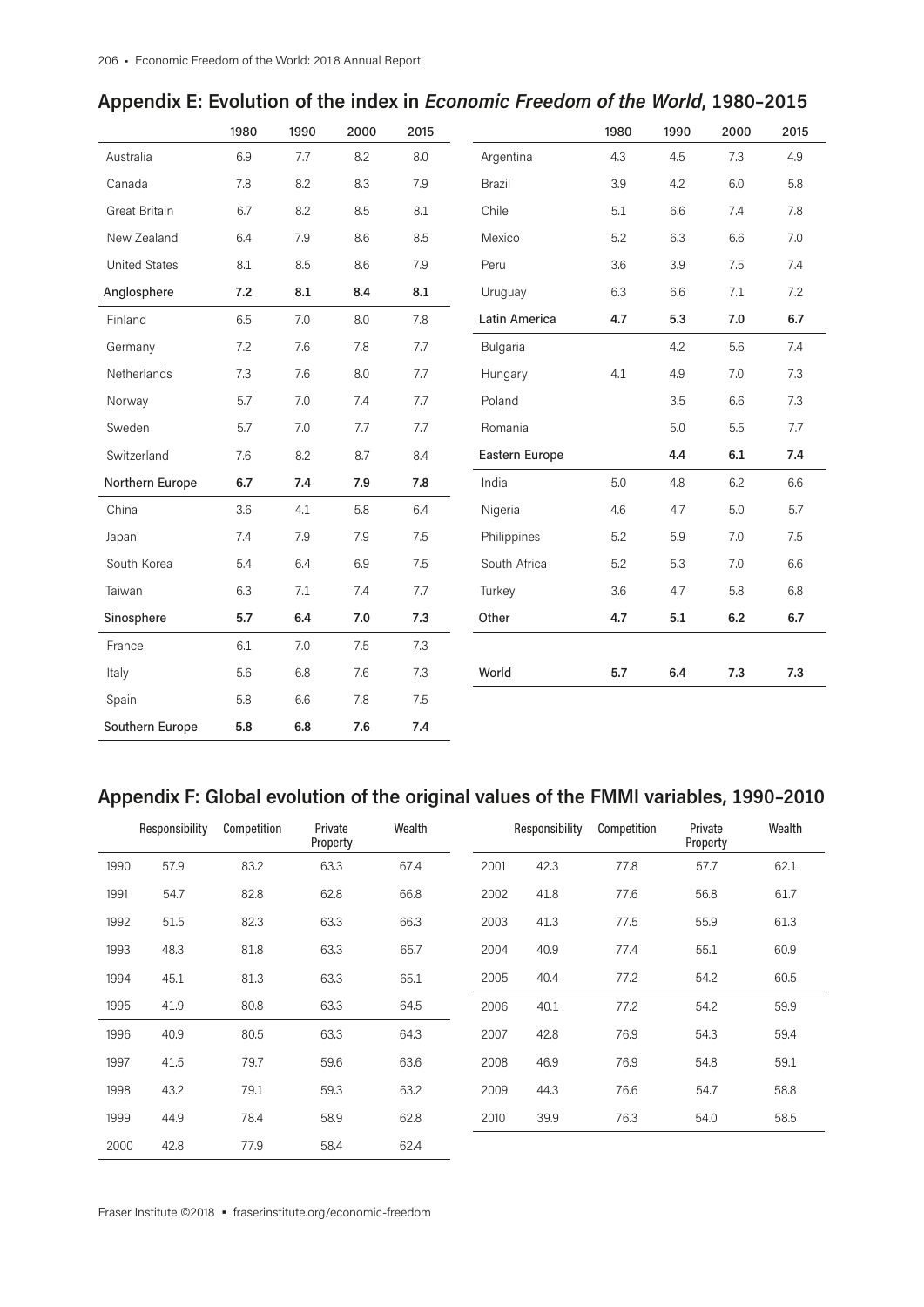|                            | Full sample | Anglosphere    | Central South Asia | Eastern Europe |
|----------------------------|-------------|----------------|--------------------|----------------|
| education                  | $0.046***$  | $-0.026$       | $0.055***$         | $0.066***$     |
|                            | (0.008)     | (0.035)        | (0.016)            | (0.008)        |
| income                     | $0.058***$  | $0.053***$     | 0.016              | $0.090***$     |
|                            | (0.007)     | (0.007)        | (0.033)            | (0.014)        |
| born between 1960 and 1980 | $-0.027$    | $-0.256***$    | 0.134              | $0.195***$     |
|                            | (0.034)     | (0.043)        | (0.090)            | (0.054)        |
| born after 1980            | $-0.068$    | $-0.436***$    | $0.155*$           | $0.191**$      |
|                            | (0.042)     | (0.043)        | (0.064)            | (0.070)        |
| atheist                    | $-0.185***$ | $-0.250***$    | $-0.018$           | $-0.207***$    |
|                            | (0.027)     | (0.065)        | (0.103)            | (0.050)        |
| control over life          | $0.072***$  | $0.140***$     | $0.052**$          | $0.099***$     |
|                            | (0.009)     | (0.017)        | (0.010)            | (0.010)        |
| manager                    | 0.382***    | $0.495***$     | $0.301***$         | $0.459***$     |
|                            | (0.035)     | (0.049)        | (0.041)            | (0.065)        |
| white collar               | $0.103***$  | 0.082          | $0.117*$           | $0.105**$      |
|                            | (0.019)     | (0.042)        | (0.049)            | (0.045)        |
| foreman                    | $0.177***$  | 0.081          | 0.364              | $0.148**$      |
|                            | (0.040)     | (0.037)        | (0.210)            | (0.056)        |
| other job                  | $0.119***$  | $0.215**$      | 0.090              | $0.326***$     |
|                            | (0.025)     | (0.053)        | (0.063)            | (0.044)        |
| no. of obs.                | 85,576      | 7,279          | 9,711              | 12,145         |
| no. countries              | 69          | $\overline{4}$ | 4                  | 10             |
| $\mathsf{R}^2$             | 0.1328      | 0.1230         | 0.0830             | 0.1421         |

## **Appendix G: Determinants of individual free market mentality**

Note: The coefficients are estimated by a simple OLS regressions on the individual-level data. Dependent variable: individual free market mentality index (see the text for a definition). Year and country dummies are included in each case. Heteroscedasticity robust standard errors are in parentheses. \* = statistically significant at the 10% level; \*\* = statistically significant at the 5% level; \*\*\* = statistically significant at the 1% level.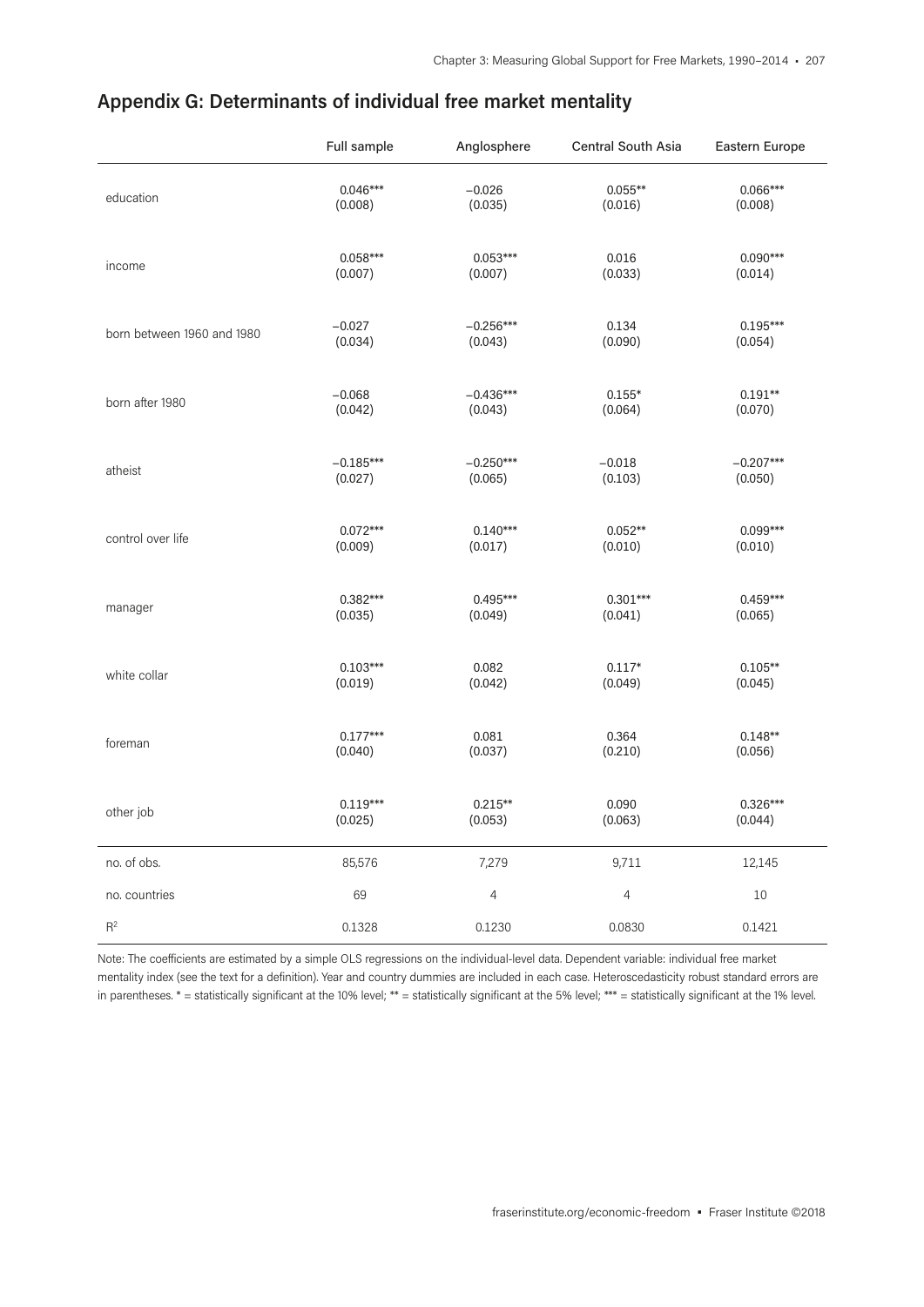|                            | Latin America | Northern Europe | Sinosphere     | Southern Europe |
|----------------------------|---------------|-----------------|----------------|-----------------|
| education                  | $0.050***$    | 0.000           | $0.055***$     | 0.051           |
|                            | (0.012)       | (0.016)         | (0.018)        | (0.010)         |
| income                     | $0.059***$    | $0.059***$      | $0.057**$      | $0.030**$       |
|                            | (0.018)       | (0.012)         | (0.017)        | (0.002)         |
| born between 1960 and 1980 | $-0.186***$   | $-0.063$        | $-0.028$       | $-0.106$        |
|                            | (0.038)       | (0.050)         | (0.120)        | (0.057)         |
| born after 1980            | $-0.397***$   | 0.053           | $-0.216$       | $-0.115$        |
|                            | (0.052)       | (0.085)         | (0.223)        | (0.044)         |
| atheist                    | $-0.114**$    | $-0.205***$     | $-0.023$       | $-0.379$        |
|                            | (0.034)       | (0.043)         | (0.026)        | (0.329)         |
| control over life          | $0.060**$     | $0.105***$      | 0.066***       | 0.042           |
|                            | (0.019)       | (0.011)         | (0.002)        | (0.066)         |
| manager                    | $0.404***$    | $0.530***$      | 0.205          | $0.997**$       |
|                            | (0.068)       | (0.026)         | (0.122)        | (0.079)         |
| white collar               | $0.162***$    | $0.161***$      | 0.013          | 0.194           |
|                            | (0.067)       | (0.029)         | (0.118)        | (0.086)         |
| foreman                    | 0.168         | $0.244***$      | 0.268          | 0.326           |
|                            | (0.270)       | (0.067)         | (0.128)        | (0.160)         |
| other job                  | 0.107         | 0.163           | 0.088          | $0.237**$       |
|                            | (0.045)       | (0.098)         | (0.109)        | (0.013)         |
| no. of obs.                | 9,288         | 9,151           | 5,209          | 1,174           |
| no. countries              | 6             | $6\phantom{a}$  | $\overline{4}$ | $\overline{c}$  |
| $\mathsf{R}^2$             | 0.0953        | 0.1521          | 0.093          | 0.0673          |

## **Appendix H: Determinants of individual free market mentality**

Note: The coefficients are estimated by a simple OLS regressions on the individual-level data. Dependent variable: individual free market mentality index (see the text for a definition). Year and country dummies are included in each case. Heteroscedasticity robust standard errors are in parentheses. \* = statistically significant at the 10% level; \*\* = statistically significant at the 5% level; \*\*\* = statistically significant at the 1% level.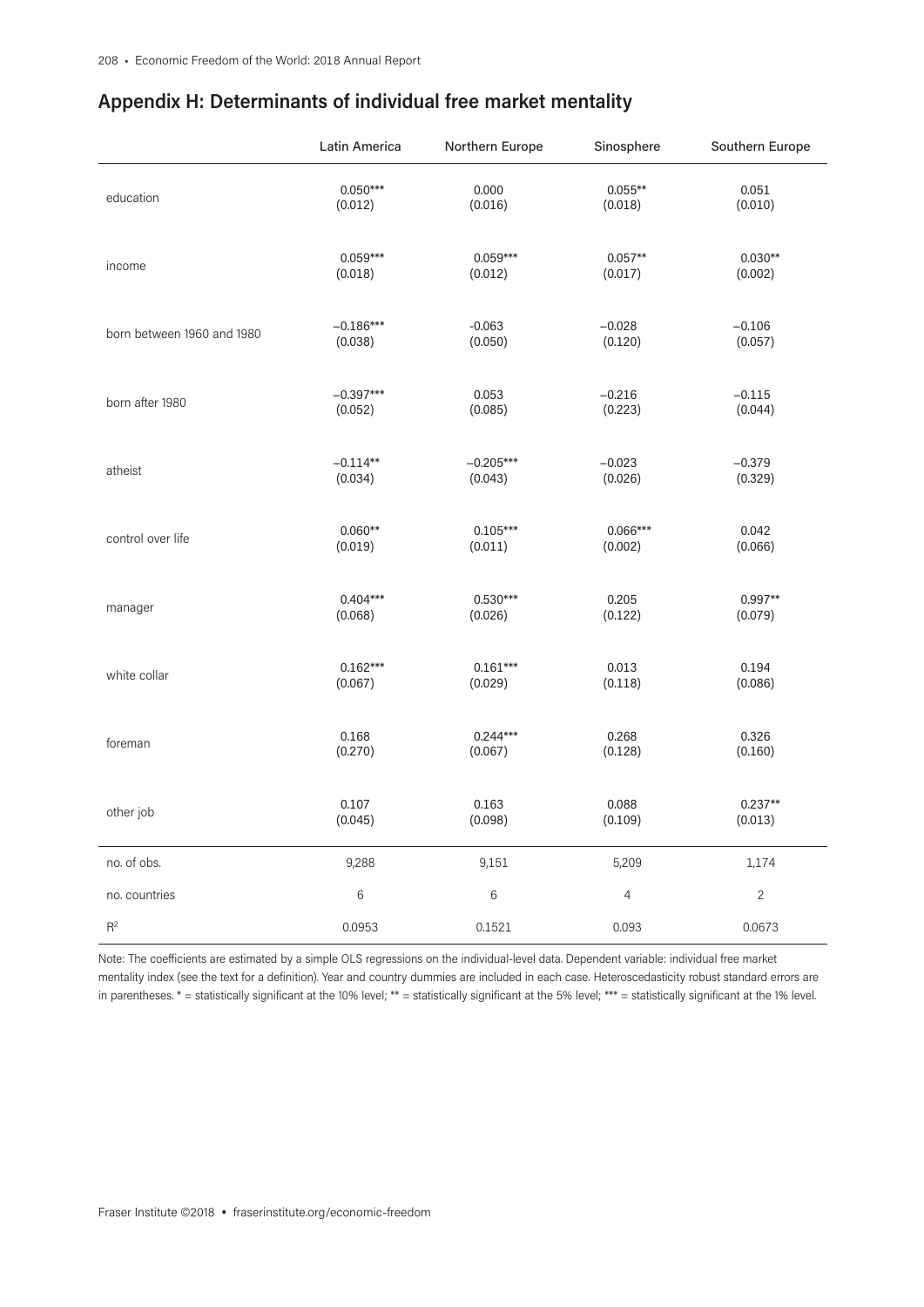## **References**

ámbito.com (2007). *Chávez Book Critic before Businessmen* (March 11). <[http://](http://www.ambito.com/375830-chavez-book-critic-before-businessmen) [www.ambito.com/375830-chavez-book-critic-before-businessmen](http://www.ambito.com/375830-chavez-book-critic-before-businessmen)>.

ámbito.com (2010). *Stiglitz a Cristina: "Argentina es un ejemplo para salir de la risis"* (December 23). <[http://www.ambito.](http://www.ambito.com/560393-stiglitz-a-cristina-argentina-es-un-ejemplo-para-salir-de-la-crisis) [com/560393-stiglitz-a-cristina-argentina-es-un-ejemplo-para-salir-de-la-crisis](http://www.ambito.com/560393-stiglitz-a-cristina-argentina-es-un-ejemplo-para-salir-de-la-crisis)>.

Appel, H. (2004). *A New Capitalist Order: Privatization and Ideology in Russia and Eastern Europe*. University of Pittsburgh Press.

Bjørnskov, Ch., and M. Paldam (2012). The Spirits of Capitalism and Socialism: A Cross-Country Study of Ideology. *Public Choice* 150, 3-4: 469–498.

Buchanan, J. M. (2003) What Is Public Choice Theory? *Imprimus* 32 (March): 1–7.

Buchanan, J. M. (2005). Afraid to Be Free: Dependency as Desideratum. *Public Choice* 124, 1-2: 19–31.

Caplan, B. (2006). *The Myth of the Rational Voter: Why Democracies Choose Bad Policies*. Princeton University Press.

Czeglédi, P., and C. Newland (2018). How is the Pro-Capitalist Mentality Globally Distributed? *Economic Affairs* 38, 2: 240–256.

Edwards, S. (2008). Globalisation, Growth and Crises: The View from Latin America. *Australian Economic Review* 41, 2: 123–140.

European Values Study [EVS] (2015). *European Values Study Longitudinal Data File 1981–2008 (EVS 1981–2008)*. GESIS Data Archive, Cologne. ZA4804 Data file Version 3.0.0, [doi:10.4232/1.12253](http://dx.doi.org/10.4232/1.12253).

Giuliano, P., and A. Spilimbergo (2014). Growing Up in a Recession. *Review of Economic Studies* 81: 787–817.

Gonthier, F. (2015). The Rise of Interventionism in the European Union and its Social Foundations. An Analysis of Economic Attitudes between 1990 and 2008. (Translation by Toby Matthews of: La montée et les bases sociales de l'interventionnisme dans l'Union européenne. Une analyse des attitudes économiques entre 1990 et 2008.) *Revue française de sociologie* 56, 1: 7–46.

Guiso, L., P. Sapienza, and L. Zingales (2003). People's Opium? Religion and Economic Attitudes. *Journal of Monetary Economics* 50, 1: 225–282.

Gwartney, J., R. Lawson, and J. Hall (2017). *Economic Freedom of the World: 2017 Annual Report*. Fraser Institute. <[https://www.fraserinstitute.org/studies/](https://www.fraserinstitute.org/studies/economic-freedom) [economic-freedom](https://www.fraserinstitute.org/studies/economic-freedom)>.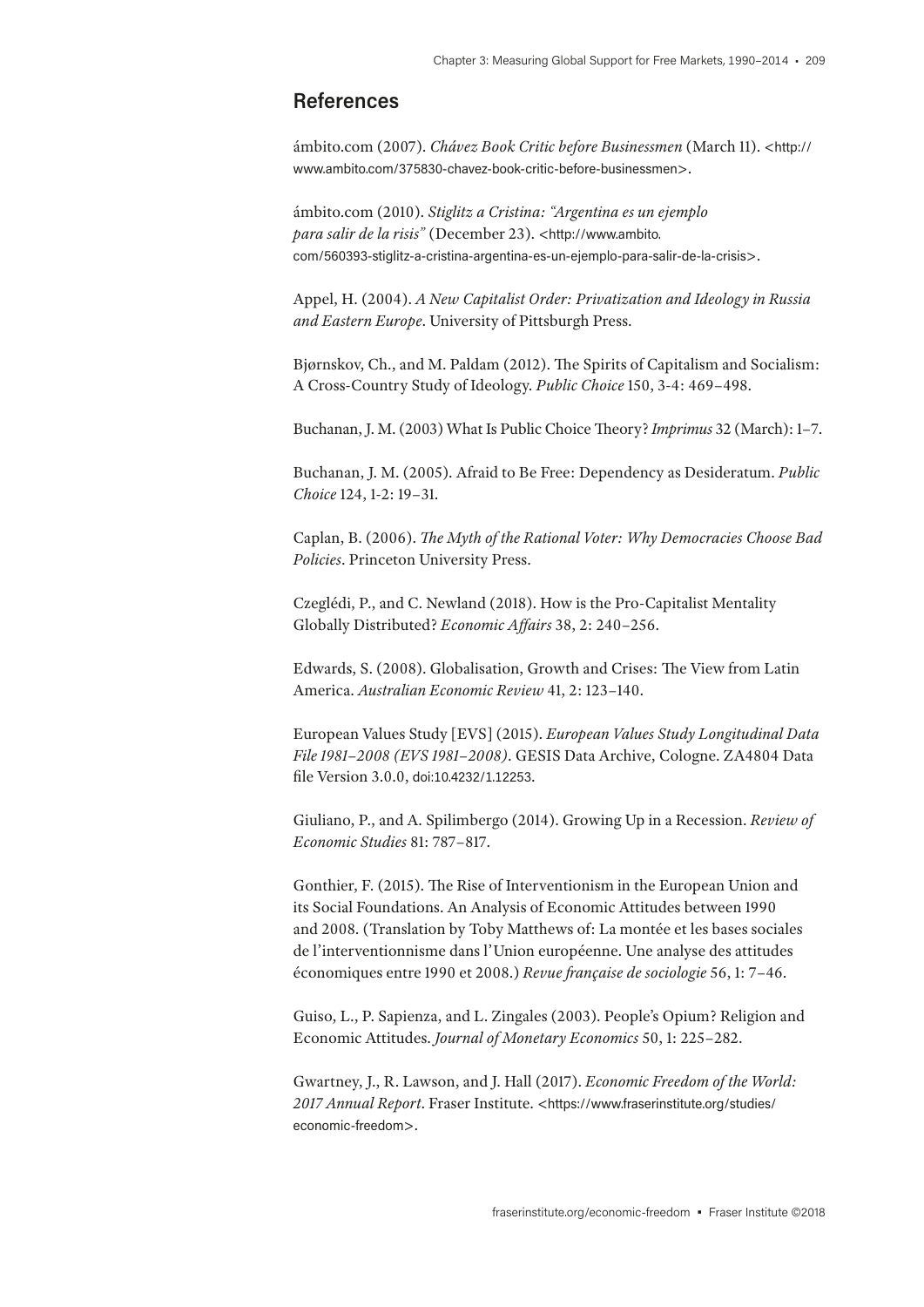Harzing, A. W., M. Brown, and K. Köster (2012). Response Style Differences in Cross-National Research. *Management International Review* 52: 341–363.

Hirschman, A. (1982). Shifting Involvements: Private Interest and Public Action. Princeton University Press.

Hayo, B. (1997). Eastern European Public Opinion on Economic Issues: Privatization and Transformation. *American Journal of Economics and Sociology* 56, 1: 85–102.

Inglehart, R., C. Haerpfer, A. Moreno, C. Welzel, K. Kizilova, J. Diez-Medrano, M. Lagos, P. Norris, E. Ponarin & B. Puranen et al. (eds.) (2014a). *World Values Survey: Round Six - Country-Pooled Datafile Version*: [www.worldvaluessurvey.org/](http://www.worldvaluessurvey.org/WVSDocumentationWV6.jsp) [WVSDocumentationWV6.jsp](http://www.worldvaluessurvey.org/WVSDocumentationWV6.jsp). Madrid: JD Systems Institute.

Inglehart, R., C. Haerpfer, A. Moreno, C. Welzel, K. Kizilova, J. Diez-Medrano, M. Lagos, P. Norris, E. Ponarin & B. Puranen et al. (eds.) (2014b). *World Values Survey: Round Five - Country-Pooled Datafile Version*: [www.worldvaluessurvey.org/](http://www.worldvaluessurvey.org/WVSDocumentationWV5.jsp) [WVSDocumentationWV5.jsp](http://www.worldvaluessurvey.org/WVSDocumentationWV5.jsp). Madrid: JD Systems Institute.

Janicke, K. (2007). *Joseph Stiglitz, in Caracas, Praises Venezuela's Economic Policies* (October 11). <<https://venezuelanalysis.com/news/2719>>.

Kishimoto, S., E. Lobina, and O. Petitjean (2015). *Our Public Water Future: The Global Experience with Remunicipalisation*. Transnational Institute.

Kornai, J. (1992.) *The Socialist System: The Political Economy of Communism*. Clarendon Press.

Lukin, T. (2012). *Joseph Stiglitz: "Menor dependencia amplía la soberanía"* (August 15). <[http://www.cubadebate.cu/noticias/2012/08/15/joseph-stiglitz-menor](http://www.cubadebate.cu/noticias/2012/08/15/joseph-stiglitz-menor-dependencia-amplia-la-soberania/#.WmYHPLyWbIU)[dependencia-amplia-la-soberania/#.WmYHPLyWbIU](http://www.cubadebate.cu/noticias/2012/08/15/joseph-stiglitz-menor-dependencia-amplia-la-soberania/#.WmYHPLyWbIU)>.

MercoPress (2011). *Nobel Laureate Praises Argentina; Tells US and EU Spending Is the Way Out of Recession* (August 30). <[http://en.mercopress.com/2011/08/30/](http://en.mercopress.com/2011/08/30/nobel-laureate-praises-argentina-tells-us-and-eu-spending-is-the-way-out-of-recession) [nobel-laureate-praises-argentina-tells-us-and-eu-spending-is-the-way-out-of-recession](http://en.mercopress.com/2011/08/30/nobel-laureate-praises-argentina-tells-us-and-eu-spending-is-the-way-out-of-recession)>.

Nellis, J. (2012). *The International Experience with Privatization: Its Rapid Rise, Partial Fall and Uncertain Future*. SPP Research Papers 5, 3. The School of Public Policy, University of Calgary. <<https://ideas.repec.org/a/clh/resear/v5y2012i3.html>>.

Newland, C. (2018). Is Support for Capitalism Declining in the World? A Free-Market Mentality Index (FMMI) 1990–2012. *Independent Review* 22, 4: 1–15.

Pitlik, H., and M. Rode (2017). Individualistic Values, Institutional Trust, and Interventionist Attitudes. *Journal of Institutional Economics* 13, 3: 575–598.